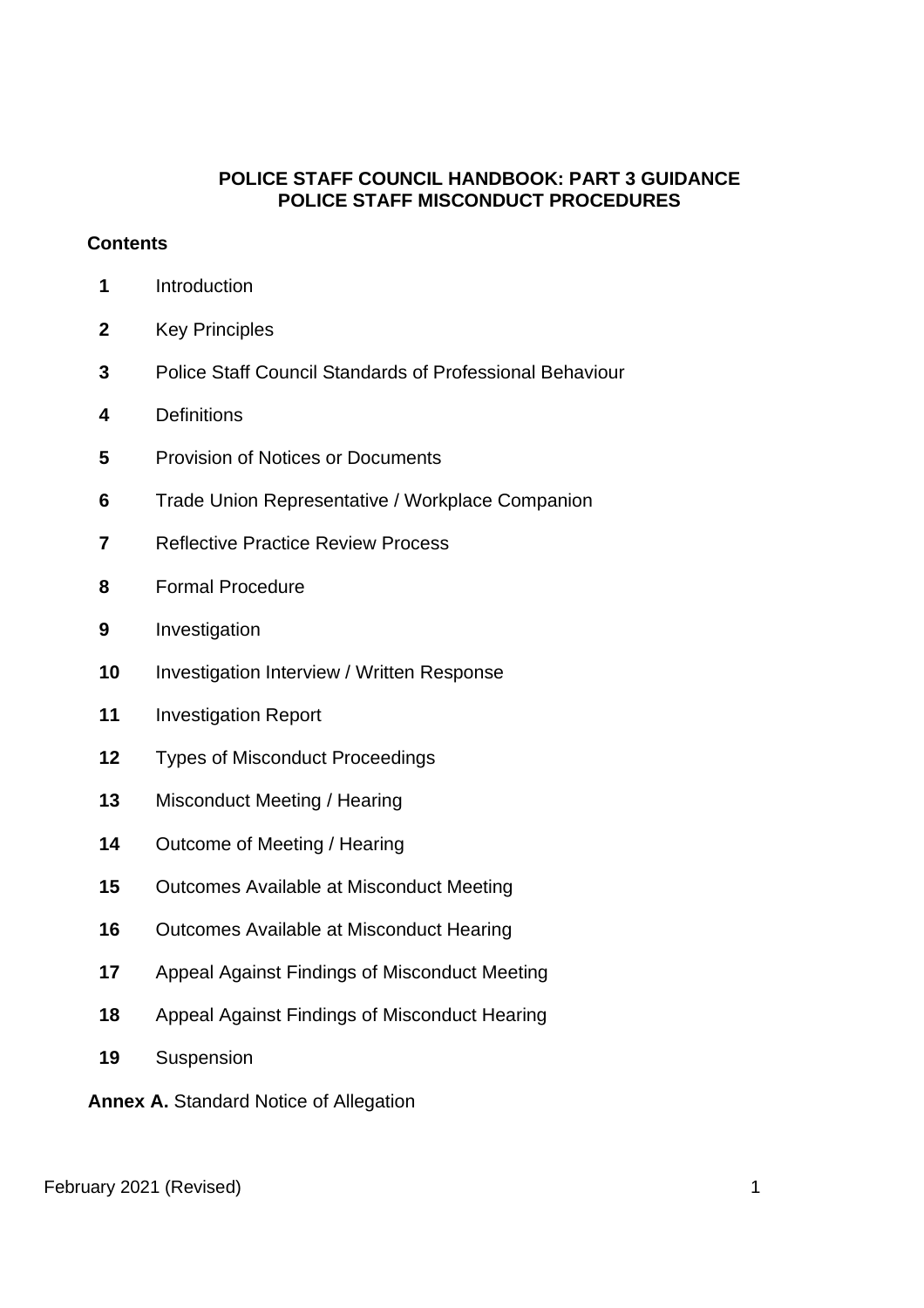#### **1. INTRODUCTION**

- 1.1 The Taylor Review of police disciplinary arrangements (the Taylor reforms) led to the new regulated disciplinary and Unsatisfactory Performance and Capability arrangements for police officers which are set out in the Police (Conduct) Regulations 2020 and the Police (Performance) Regulations 2020.
- 1.2 The Taylor report recognised that it would be desirable, where possible, for the disciplinary procedures for police officers and police staff to be compatible in order to drive consistency nationally.
- 1.3 The Police Staff Council considers it important that police officers and police staff receive equal treatment when subject of an investigation into an allegation of misconduct. Some cases already involve police officers and police staff being investigated for matters arising from the same incident and therefore having procedures that are as compatible as possible is clearly desirable.
- 1.4 This document provides guidance that enables forces to consider linking elements of the new police officer misconduct procedure to each force's misconduct procedure for police staff.

#### **2. KEY PRINCIPLES**

- 2.1 The misconduct procedure should apply to all police staff and underpin the Police Staff Council (PSC) Standards of Professional Behaviour which set out the high standards of behaviour that the police force and the public expect of police staff.
- 2.2 The procedure aims to provide a fair, open and proportionate method of dealing with alleged misconduct.
- 2.3 The procedure is intended to encourage a culture of learning and development for individuals and / or the organisation.
- 2.4 Improvement will always be an integral dimension of any outcome (even in the case where an individual has been dismissed there can be learning opportunities for the Police Force).
- 2.5 The Police Force and recognised trade unions are committed to ensuring that this procedure is applied fairly to everyone.
- 2.6 It is important that managers understand their responsibility to respond to, deal promptly and effectively with, unsatisfactory behaviour and complaints about police staff conduct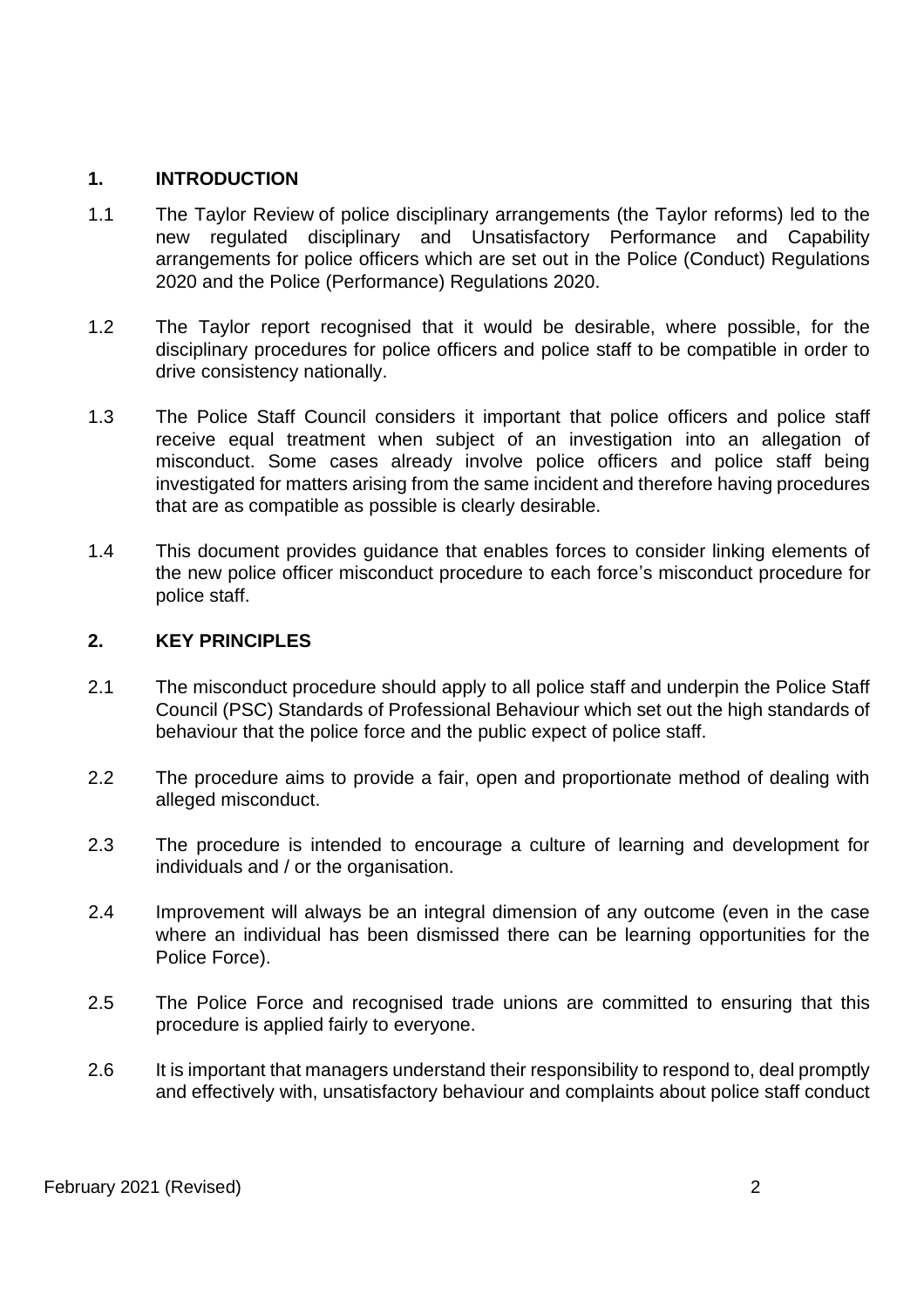from members of the public and / or colleagues. It is a key responsibility of all managers to understand and apply this procedure in a fair, proportionate and timely manner.

2.7 The Police Force will support any manager who has exercised their judgement reasonably, fairly and objectively and has adhered to the guidance provided.

### **3. POLICE STAFF COUNCIL STANDARDS OF PROFESSIONAL BEHAVIOUR**

The PSC Standards of Professional Behaviour, set out in Joint Circular 54, shall apply to all police staff as supported by this procedure. If the conduct of an individual falls below the standards then this may be assessed by the Appropriate Authority as misconduct or gross misconduct.

#### **4. DEFINITIONS**

- 4.1 *Misconduct* is a breach of the Standards of Professional Behaviour that is so serious as to justify disciplinary action.
- 4.2 *Gross Misconduct* is a breach of the Standards of Professional Behaviour so serious that dismissal may be justified.
- 4.3 *Appropriate Authority* means the chief officer of the police force concerned, or as delegated – provided this is not delegated below Chief Inspector level / police staff equivalent.
- 4.4 *Director General* means the Director General of the Independent Office for Police Conduct.
- 4.5 *Working day* means any day other than a Saturday or Sunday or a bank holiday or a public holiday in England and Wales.
- 4.6 *Practice Requiring Improvement* means under-performance or conduct not amounting to misconduct or gross misconduct, which falls short of the standards as set out in the Police Staff Council Standards of Professional Behaviour.

#### **5. PROVISION OF NOTICES OR DOCUMENTS**

- 5.1 Where any written notice or document is to be given or supplied to the individual under this procedure, it must be:
	- Given in person to the individual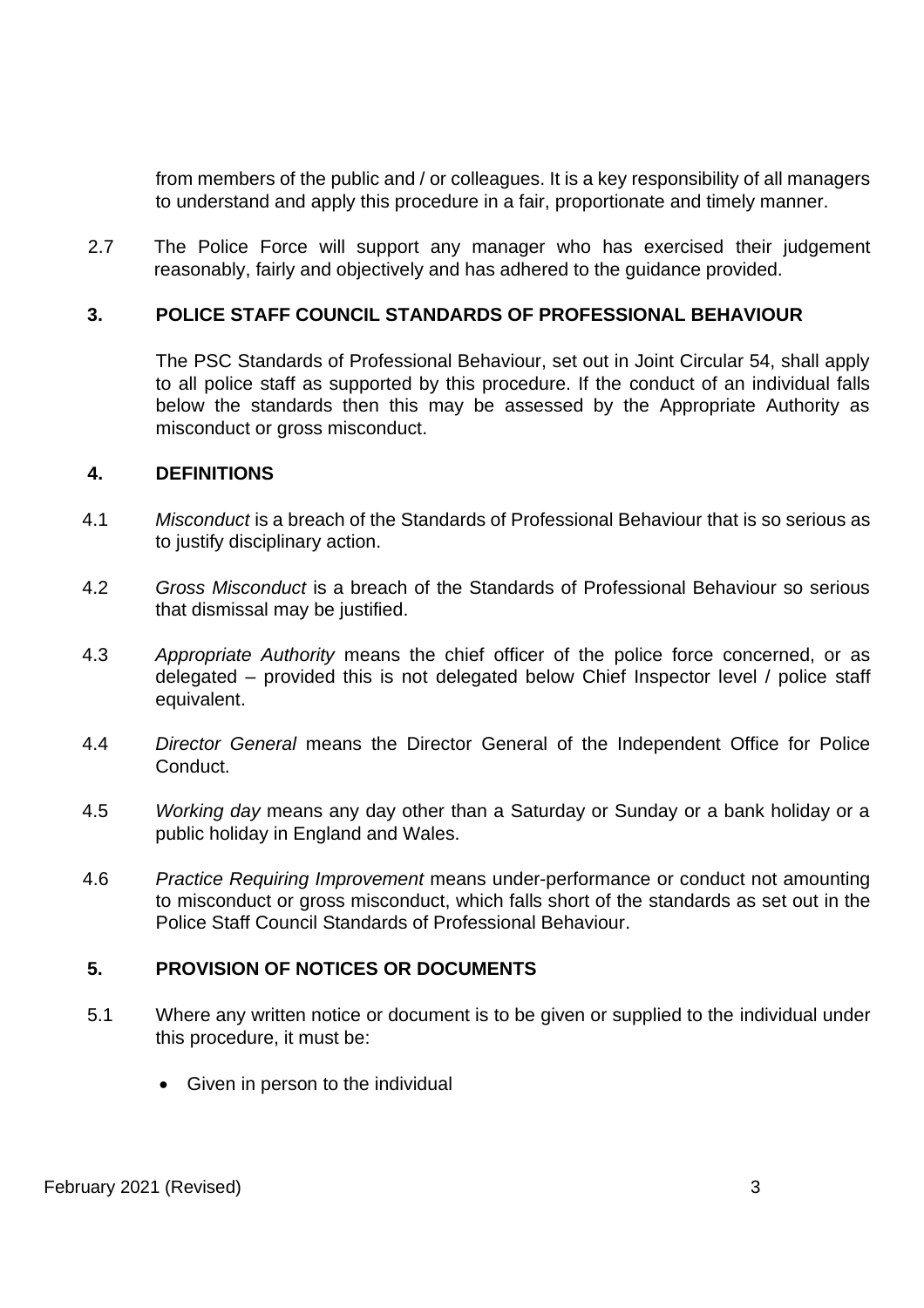- Left with a person at, or sent by recorded delivery to, the last known address of the individual
- Given to the individual in any other manner agreed between the person who is required to give the notice or document and the individual, for example, by email.
- 5.2 Any notice or document is deemed to be served when it is delivered in accordance with paragraph 5.1. except where delivered by email, in which case acknowledgement of receipt is necessary.

#### **6. TRADE UNION REPRESENTATIVE / WORKPLACE COMPANION**

#### 6.1 **THE HARM TEST**

Information in documents which are stated to be subject to the harm test under this procedure must not be supplied to the individual in so far as the Appropriate Authority considers that preventing disclosure to the individual is:

- Necessary for the purpose of preventing the premature or inappropriate disclosure of information that is relevant to, or may be used in, any criminal proceedings
- Necessary in the interests of national security
- Necessary for the purpose of the prevention or detection of crime, or the apprehension or prosecution of offenders
- Necessary for the purpose of the prevention or detection of misconduct by other police staff members or police officers or the apprehension of such matters
- Necessary and proportionate for the protection of the welfare and safety of any informant or witness, or
- Otherwise in the public interest.

The individual has the right to consult with, and be represented by, a trade union representative or a workplace companion at all stages of the formal misconduct procedure.

A trade union representative or workplace companion will only be involved in a Reflective Practice Review Process in a supportive capacity; to provide encouragement and emotional support to the individual.

- 6.2 Any person acting as a trade union representative or workplace companion should be allowed to do so during normal working hours.
- 6.3 The trade union representative or workplace companion may:
	- Advise and confer with the individual throughout the procedure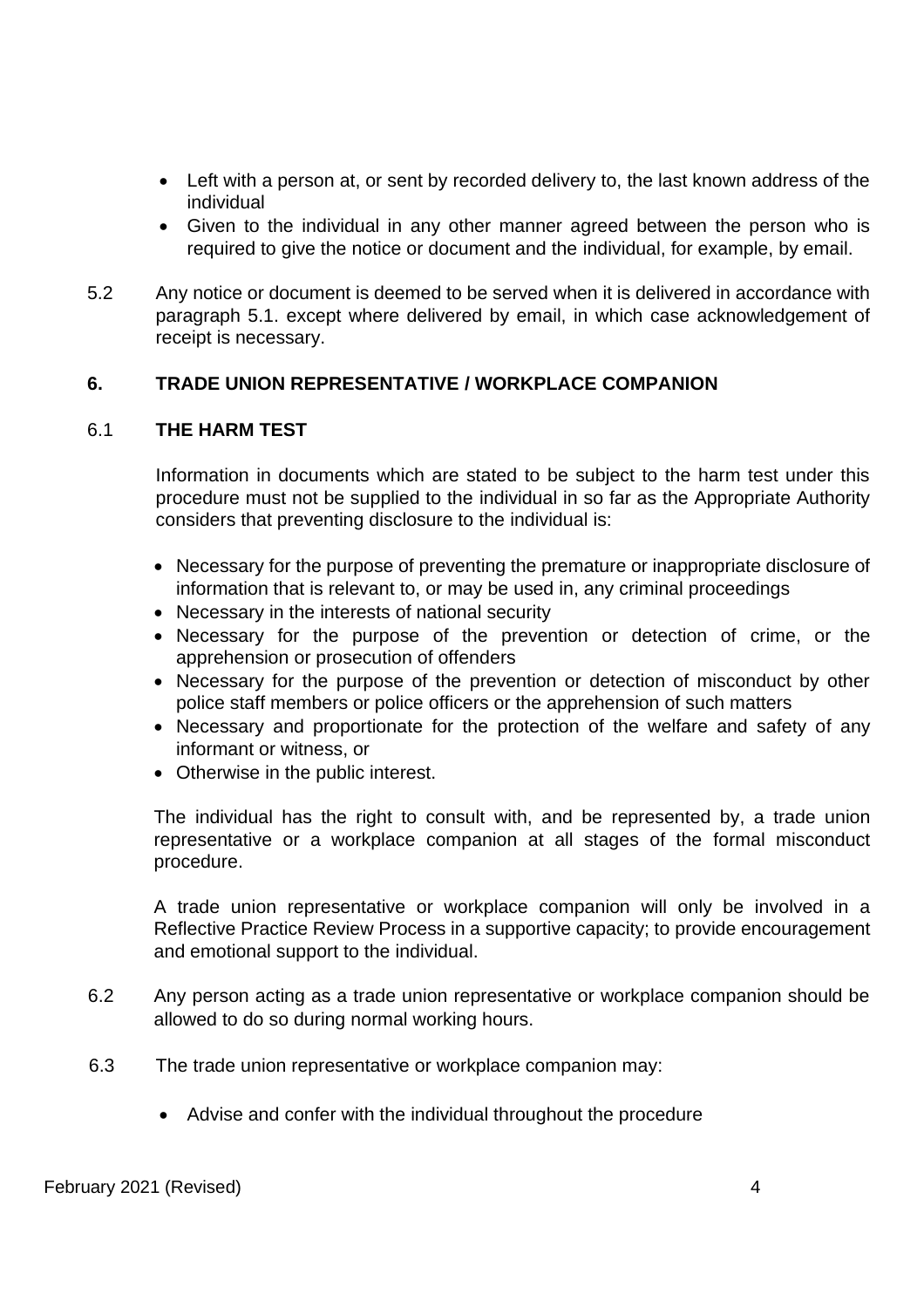- Attend any meetings or interviews with the individual, which form part of the procedure
- Address the meeting or hearing to both state and sum up the individual's case
- Provide any relevant documentation to the investigator / person(s) conducting the misconduct proceedings who shall give full consideration to such documents
- Respond on the individual's behalf to any views expressed at the misconduct meeting or hearing
- During misconduct meetings or hearings, ask questions of any witness
- Make representations to the Appropriate Authority concerning any aspect of this procedure.
- 6.4 It is good practice to allow the trade union representative or workplace companion to participate as fully as possible, but at an interview, meeting or hearing the trade union representative or workplace companion is not there to answer questions on the individual's behalf. It is for the individual to speak for themselves when asked questions.
- 6.5 A trade union representative or workplace companion cannot be appointed to act as such if their presence might cause a conflict of interest (i.e. has had some involvement in the matter or is a witness to the alleged misconduct).
- 6.6 There is no right to legal representation at either a misconduct meeting or a misconduct hearing.

## **7. REFLECTIVE PRACTICE REVIEW PROCESS**

- 7.1 The Reflective Practice Review Process is not a misconduct outcome. It is a process for handling matters which, if proven, would amount to Practice Requiring Improvement. Where a matter, whether raised internally or via a complaint, meets the definition of Practice Requiring Improvement and does not reach the threshold for disciplinary action, it should be handled locally by line managers with a clear focus on reflection, learning from mistakes and focussing on actions / development to improve and, where necessary, put the issue right and prevent it from happening again.
- 7.2 An Appropriate Authority should determine whether the Reflective Practice Review Process is the most appropriate way of dealing with the issue.
- 7.3 A matter may also be referred to the Reflective Practice Review Process through a misconduct investigation, disciplinary procedure or by the Director General.
- 7.4 In a Reflective Practice Review Process the 'participating individual' is the member of staff whose actions or behaviour is subject to the Reflective Practice Review Process, and the 'reviewer' is the manager who is conducting the Reflective Practice Review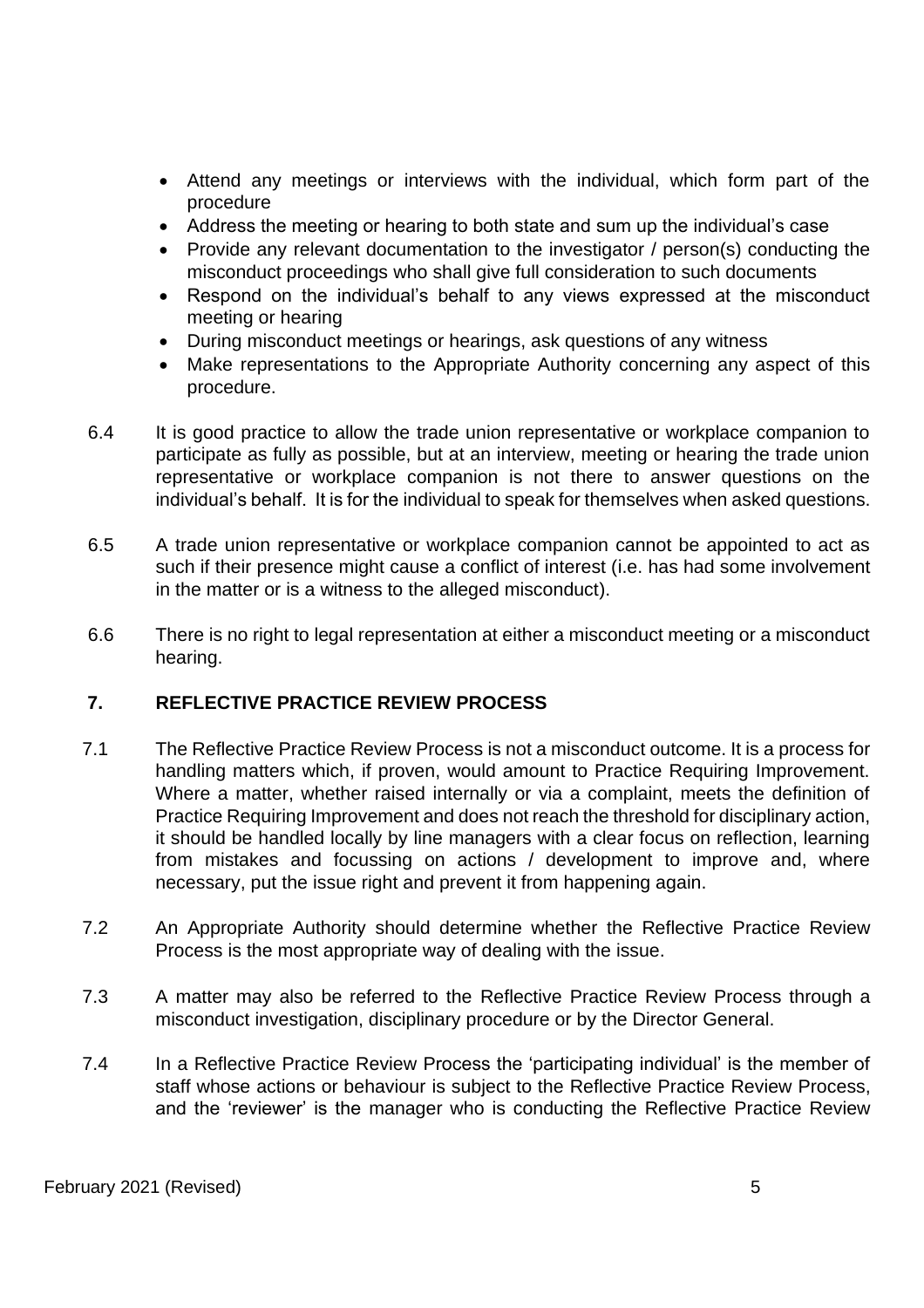Process. The reviewer must be the line manager of the participating individual or another supervisor / manager who is senior to the participating individual.

- 7.5 Where a matter is referred to the Reflective Practice Review Process, the reviewer must as soon as practicable provide the following to the participating individual:
	- Details of the matter that has been referred and the circumstances that are being considered, and
	- An invitation to provide an account of the matter that has been referred for review.

The participating individual must provide any account within five working days of receiving the invitation to do so, unless a longer period is agreed with the reviewer. Where an account has previously been given e.g. during a previous investigation, it may not be necessary to require a further account, unless the participating individual wishes to provide further detail or clarification.

7.6 Enquiries made by the reviewer during the fact-finding stage must be reasonable, proportionate and relevant to the purpose, which is to establish the facts of the matter subject to the review process.

If at any time during the fact-finding stage substantial evidence becomes available to the reviewer, which was not available to the Appropriate Authority when it made its severity assessment, the reviewer must refer the matter to the Appropriate Authority for a further assessment.

7.7 The reviewer must, following completion of the fact-finding stage, invite the participating individual to attend a Reflective Practice Review Discussion. Such discussion must take place as soon as reasonably practicable.

The discussion must include:

- A discussion of the practice requiring improvement and related circumstances that have been identified
- Whether there are or were welfare considerations and wider factors, including the individual's personal circumstances that affected their behaviour
- The identification of key lessons to be learnt by the participating individual, line management or police force concerned, to address the matter and prevent a recurrence of the matter.
- 7.8 The reviewer must, following the completion of the discussion stage, produce a Reflective Review Development Report, which must contain: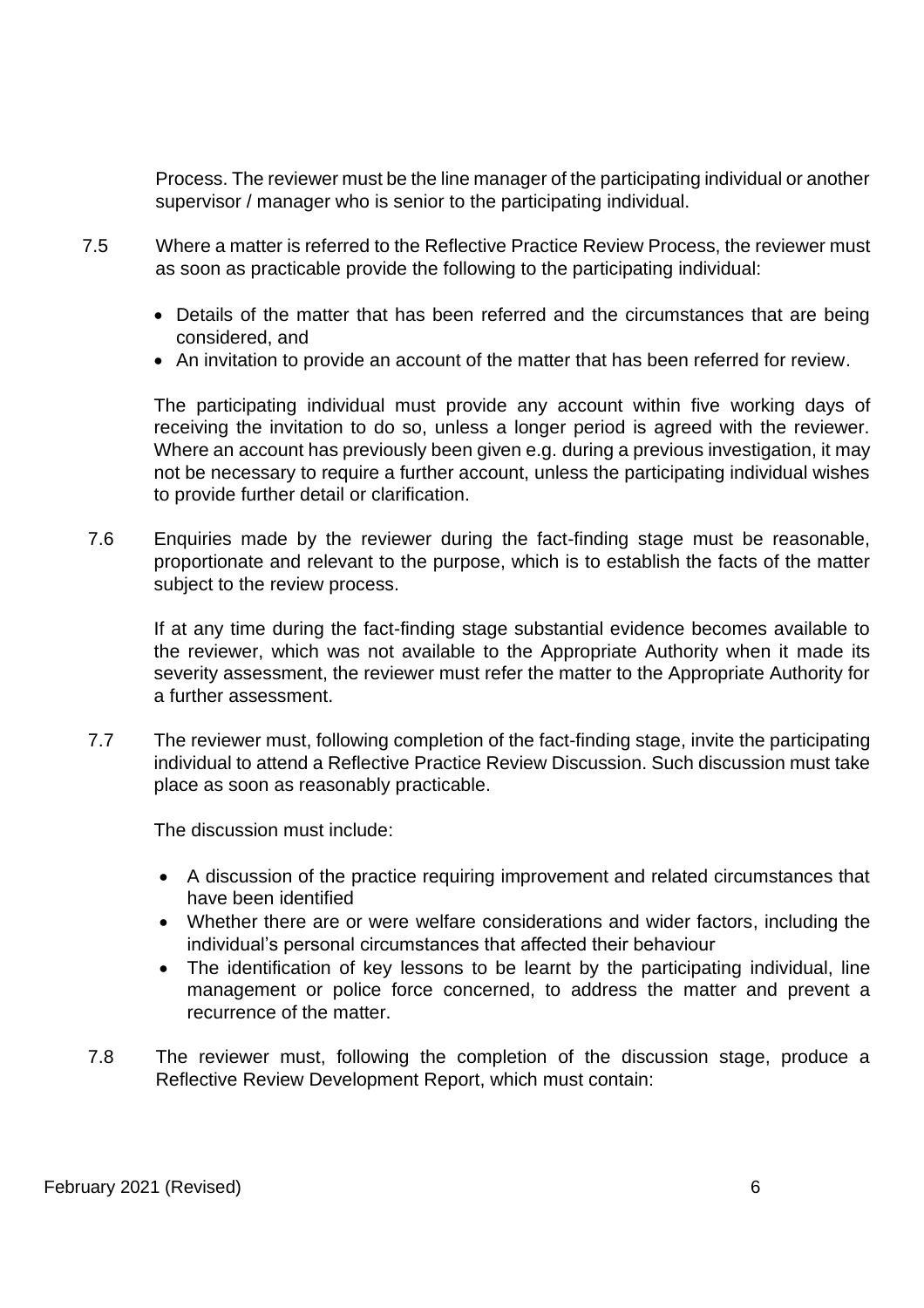- A summary of the issue and any relevant background circumstances
- A summary of the Reflective Practice Review Discussion
- Key actions to be undertaken by the participating individuals within a specified time period
- Any lessons identified for the participating individual
- Any lessons for the line management or police force concerned
- A specified period of time for reviewing the report and the actions taken.

The reviewer must send a copy of the report to the Appropriate Authority.

The Appropriate Authority must take appropriate action to ensure that any lessons identified for the line management or police force concerned are addressed.

A copy of the report, together with a note of the review of the report and of actions taken, must be retained on the participating individual's record.

The report and review notes may be discussed as part of the participating individual's performance and development review during the 12 month period following agreement of the report. Any discussion should focus on lessons learnt / actions to be taken.

If the reviewer:

- Considers that the participating individual is failing to engage with the Reflective Practice Review Process, or
- There is evidence of further practice requiring improvement on the part of the participating individual related to the matter that was referred to the process,

the reviewer may refer the matter for assessment by the Appropriate Authority.

7.9 Any account given by the participating individual during the Reflective Practice Review Discussion is not admissible in any subsequent disciplinary proceedings brought against the participating individual, except to the extent that it consists of an admission relating to a matter that has not been referred to be dealt with under the Reflective Practice Review Process. This protection provides a safeguard to allow the participating individual to participate openly and fully with the process and to reflect on their individual actions and / or behaviour. This is necessarily limited to the matters for which they have been referred to the Reflective Practice Review Process. This does not preclude an admission or account that suggested there may have been misconduct or gross misconduct from being referred to the Appropriate Authority for consideration and, if necessary, commencing a formal investigation. However, even if proceedings were to follow, the admission and any account would not be admissible in those proceedings.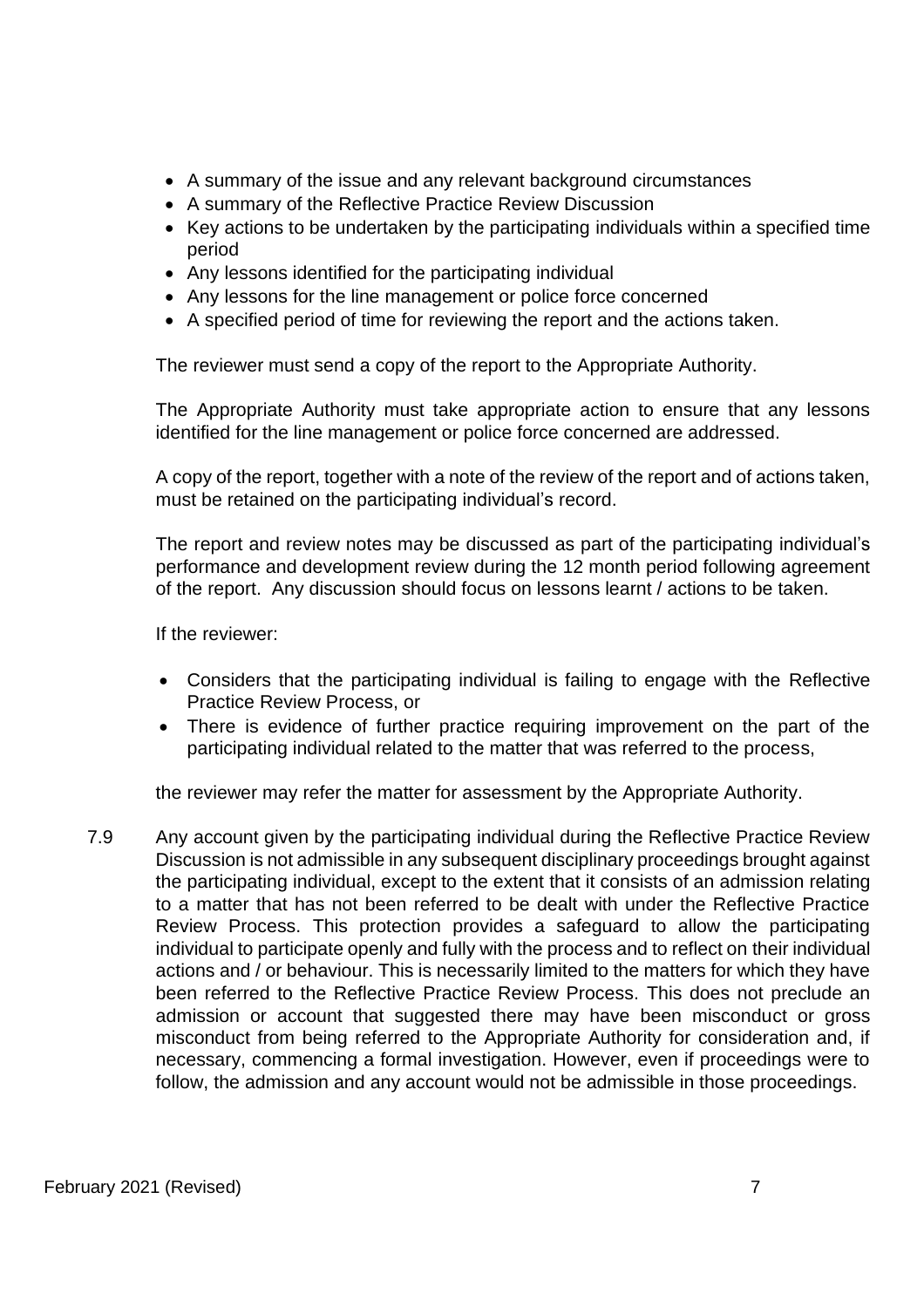#### **8. FORMAL PROCEDURE**

**Severity Assessment – Is the matter potentially misconduct or gross misconduct?** 

- 8.1 Where an allegation is made against an individual, an assessment will be made as to whether the conduct (if proved or admitted) would amount to misconduct or gross misconduct (see paragraph 4 for definitions).
- 8.2 The purpose of assessing whether a matter is potentially misconduct or gross misconduct is to:
	- Allow the individual subject to the misconduct procedure to have an early indication of the possible outcome if the allegation is proven or admitted
	- Give an indication of how the matter should be handled (for example, locally or by the force Professional Standards Department or HR department).
- 8.3 Where it is determined that the conduct, if proved, would constitute **misconduct** (as defined at 4.1) it must be investigated.
- 8.4 Where it is determined that the conduct if proved, would constitute **gross misconduct**  (as defined at 4.2) then it must be investigated
- 8.5 Where it is assessed that the conduct, if proved, would not constitute misconduct nor gross misconduct; then the Appropriate Authority should decide whether to take no action, whether a Reflective Practice Review Process is the most appropriate and proportionate response to the allegation, or whether to refer the matter to be dealt with under the force performance management procedures. This should be notified to the individual.
- 8.6 The assessment will also determine whether, if the matter was referred to misconduct proceedings, those proceedings would be likely to be a misconduct meeting (for cases of misconduct) or a misconduct hearing (for cases of gross misconduct or if the individual has a live final written warning at the time of the assessment and there is a further allegation of misconduct).
- 8.7 If the initial assessment has been made incorrectly or if new evidence emerges, then a fresh assessment can be made. The matter may be moved up to a level of gross misconduct or down to a level of misconduct. In the interests of fairness to the individual, where a further severity assessment is made which alters the original assessment then the individual will be informed and will be provided with the reasons for the change in the assessment.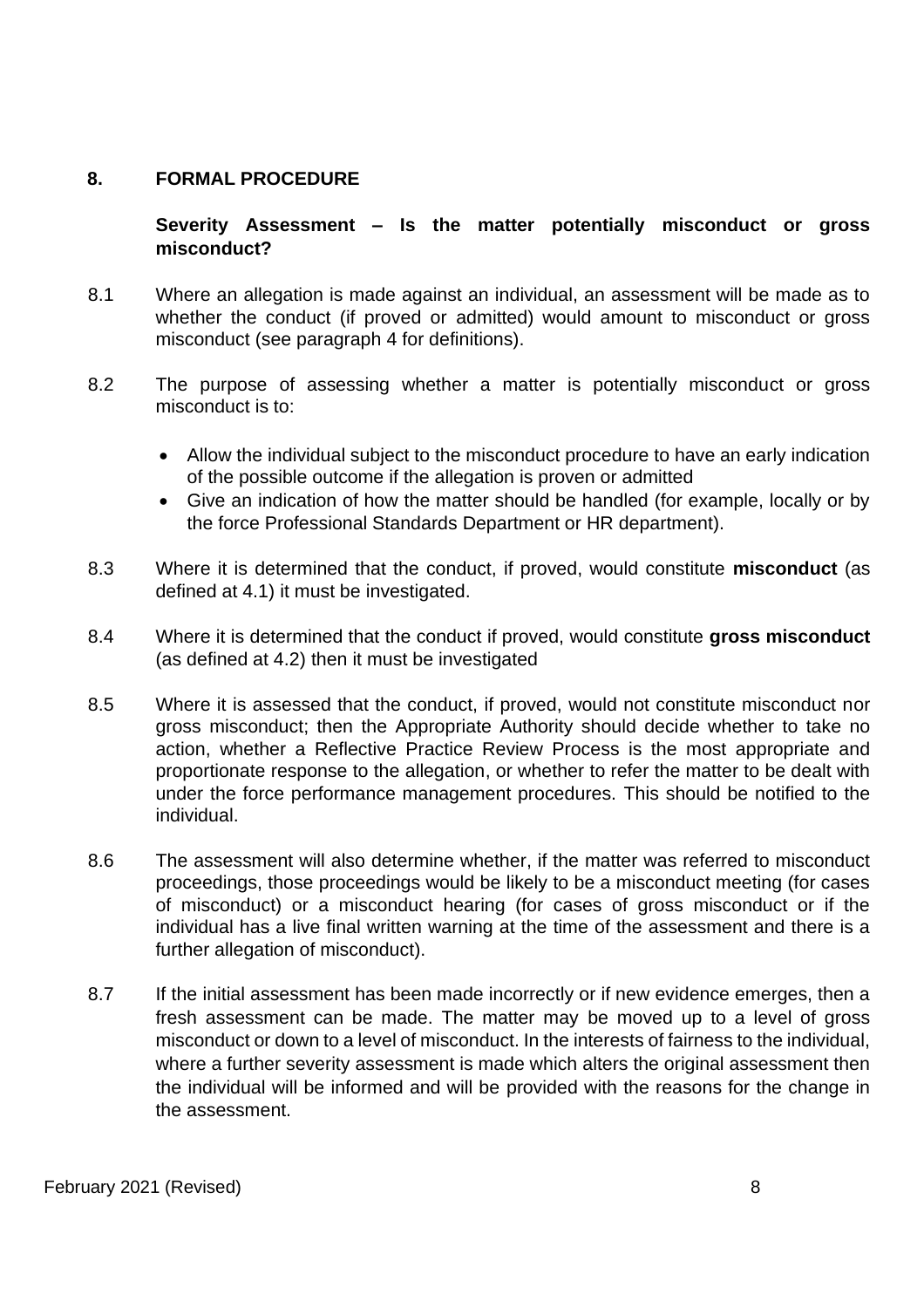- 8.8 The same principle applies where the initial assessment suggests that the matter is one of misconduct or gross misconduct, but subsequent investigation reveals that it is not, and may be, for example, one of unsatisfactory performance. In such cases the individual will be informed that the matter is now not being considered as a matter of misconduct.
- 8.9 Where there are possible or outstanding criminal proceedings against the individual these will potentially delay the misconduct investigation. The presumption is that action for misconduct will possibly be taken prior to, or in parallel with, any criminal proceedings. Where potential prejudice to any criminal proceedings is identified the misconduct matter will still be investigated and a report submitted to the Appropriate Authority who will decide whether there is a case to answer in respect of misconduct or gross misconduct. If a decision is made that the matter amounts to misconduct or gross misconduct, and consequently, the Reflective Practice Review Process is not appropriate, no referral to disciplinary proceedings will take place if this would prejudice the criminal proceedings.

#### **9. INVESTIGATION**

- 9.1 Individuals have a responsibility to give appropriate cooperation during investigations, inquiries and formal proceedings, participating openly and professionally.
- 9.2 If a matter has been assessed as either misconduct or gross misconduct, then the Appropriate Authority will appoint a person to investigate the matter. The investigator should be a person who has the appropriate level of knowledge, skills and experience to plan and manage the investigation.
- 9.3 A misconduct investigation shall be proportionate to the nature and gravity of the allegations.
- 9.4 The purpose of the investigation is to:
	- Gather evidence to establish the facts and circumstances of the alleged misconduct or gross misconduct
	- Assist the Appropriate Authority (or Director General of the IOPC) to establish whether there is a case to answer in respect of misconduct or gross misconduct or whether there is no case to answer
	- Identify any learning for the individual or organisation as a whole.
- 9.5 The investigator will as soon as reasonably practicable after being appointed, cause the individual to be given written notice of the allegation which will set out the following information: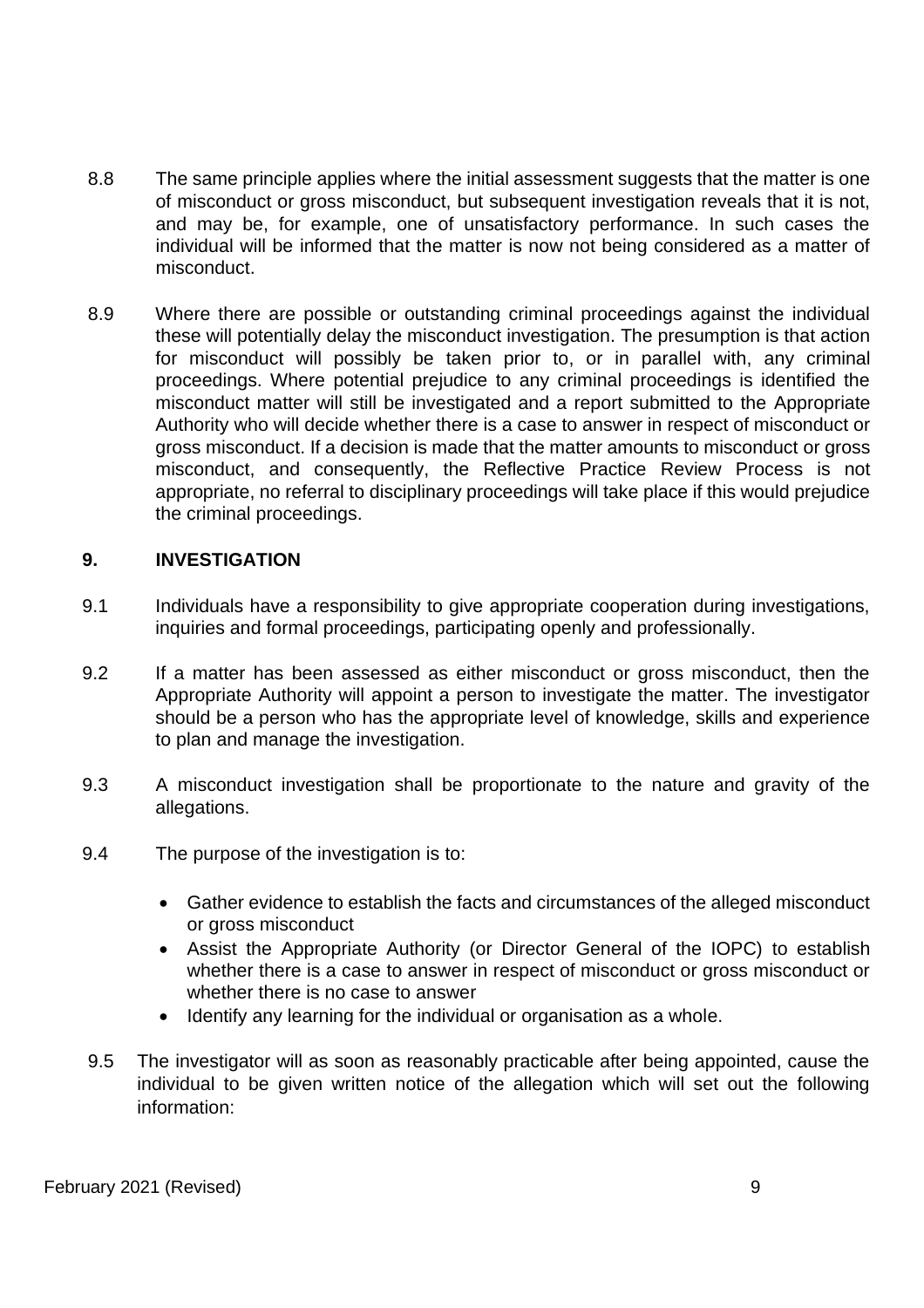**(**A standard notice template is attached at Annex A)

- Inform the individual that there is to be an investigation of their potential breach of the PSC Standards of Professional Behaviour and inform the individual of the name of the investigator who will investigate the matter
- Describe the conduct that is the subject of the investigation and how the conduct is alleged to have fallen below the PSC Standards of Professional Behaviour
- Inform the individual of the force's assessment of whether the conduct alleged, if proved, would amount to misconduct or gross misconduct
- Inform the individual of whether, if the case were to be referred to misconduct proceedings, those proceedings would be a misconduct meeting or misconduct hearing
- Inform the individual that if the likely form of any misconduct proceedings changes the individual will be notified of this together with the reasons for that change
- Inform the individual of their right to seek advice from their trade union or a workplace companion who the individual may choose to act as their representative.
- 9.6 The notice should clearly describe in unambiguous language the particulars of the conduct that it is alleged fell below the standards expected of the individual.
- 9.7 The terms of reference for the investigation, or the part of the terms of reference for the investigation relating to the individual's conduct, should, subject to there being no prejudice to that or any other investigation, be supplied to the individual and to their trade union representative or workplace companion on request, and they should be informed if the terms of reference change.
- 9.8 The written notification may be provided to a manager (including by email) to give to the individual. The notice should ordinarily be given to the individual in person. In cases where this is not possible the notice should be sent by recorded delivery to their last known address. The responsibility for ensuring the notice is served rests with the investigator.
- 9.9 The investigator should ensure that the individual subject to investigation shall, as soon as practicable, be provided with this written notification unless to do so would prejudice the investigation or any other investigation (including a criminal one). Any decision not to inform the individual will be recorded and kept under regular review in order to avoid unreasonable delay in notifying the individual.
- 9.10 Where the IOPC is conducting an independent or directed investigation then the responsibility for ensuring that the individual is provided with the written notification (as soon as practicable) rests with the investigator appointed or designated to conduct that investigation.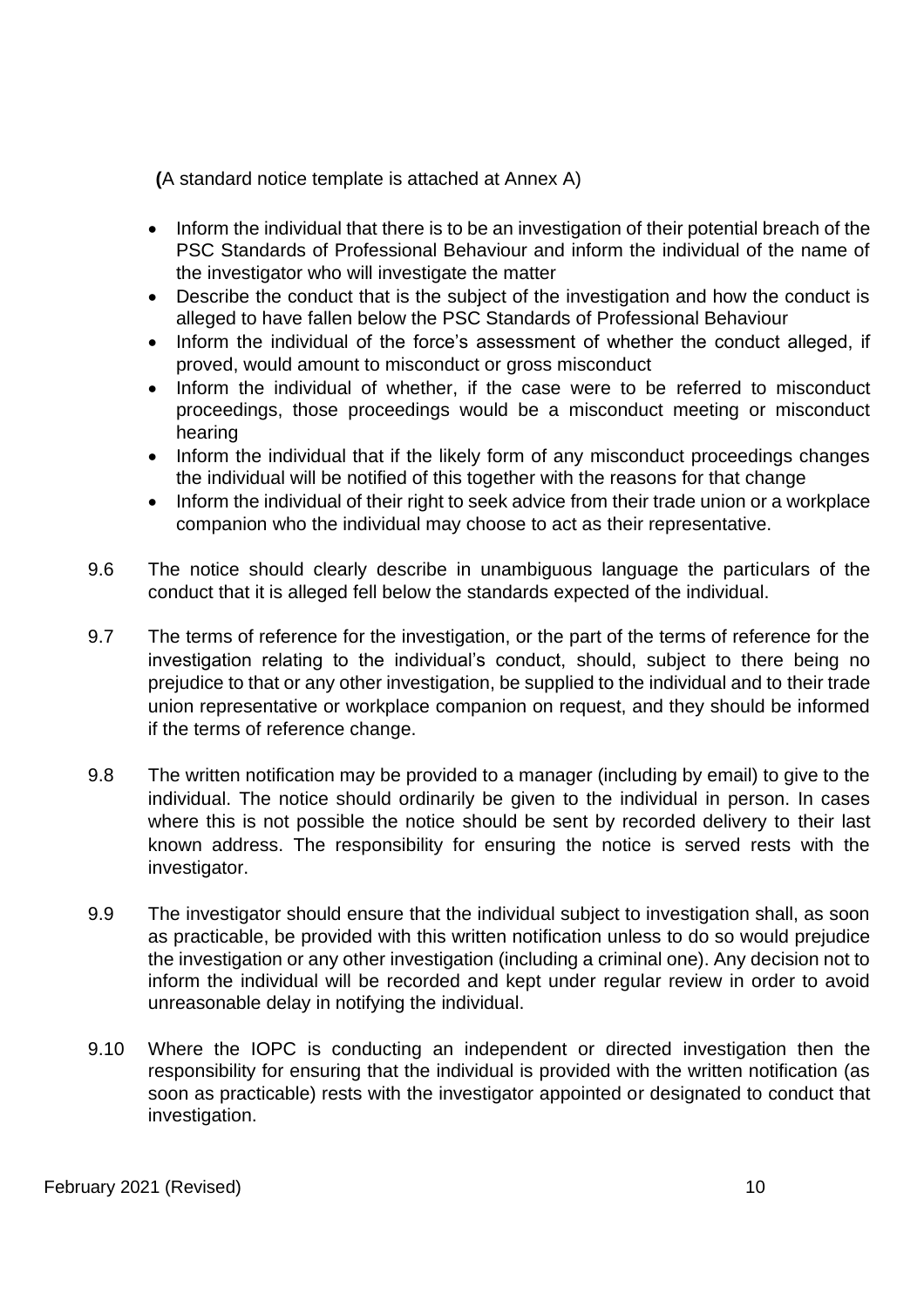- 9.11 In the interests of fairness, care should be taken where an incident is being investigated to ensure that the notification is given to the individual as soon as practicable after an investigator is appointed (subject to any prejudice to that or any other investigation).
- 9.12 If at any time after the service of the notice the Appropriate Authority revises the assessment of the conduct or the level of the misconduct proceedings, then as soon as practicable the individual shall be given a further written notice.
- 9.13 Prejudice Test potential examples of 'prejudice' are:
	- Where there is more than one individual under investigation and providing full terms would prejudice / taint the other investigation,
	- Where there are witnesses to be spoken to or urgent actions to be taken and it would prejudice the investigation if the individual knew of these in advance,
	- Where there are covert / sensitive tactics being employed.

#### **10. INVESTIGATION INTERVIEW / WRITTEN RESPONSE**

10.1 It will not always be necessary to conduct a formal interview with the police staff member subject of the investigation. In some cases, possibly involving misconduct cases, it may be more appropriate, proportionate and timely to request a written account from the individual. The written response together with any supporting documentation should be provided by the individual to the Appropriate Authority within 10 working days, commencing the first working day following service of the formal notice of the investigation.

Where an interview with the individual is necessary, the investigator and the individual should agree a date and time for the interview. The trade union representative or workplace companion should also be consulted and allowed to make representations about the date and time of the interview. If no agreement can be reached then the investigator may specify a time and date, giving at least 10 working days advance notice of the time and date. If the individual or their trade union representative or workplace companion is not available on the specified date then the interview can be postponed to a time proposed by the individual provided it is reasonable and within five working days of the specified date. Interviews may be audio recorded if appropriate and agreed (for example in complex cases), or a written record taken of the interview which the individual will have the opportunity to comment on and agree as being an accurate record of the interview.

10.2 The individual shall be given a written notice, by the investigator, at least 10 working days in advance of the date, time and place of the interview which the individual must attend. The interview cannot take place where the individual has not received the terms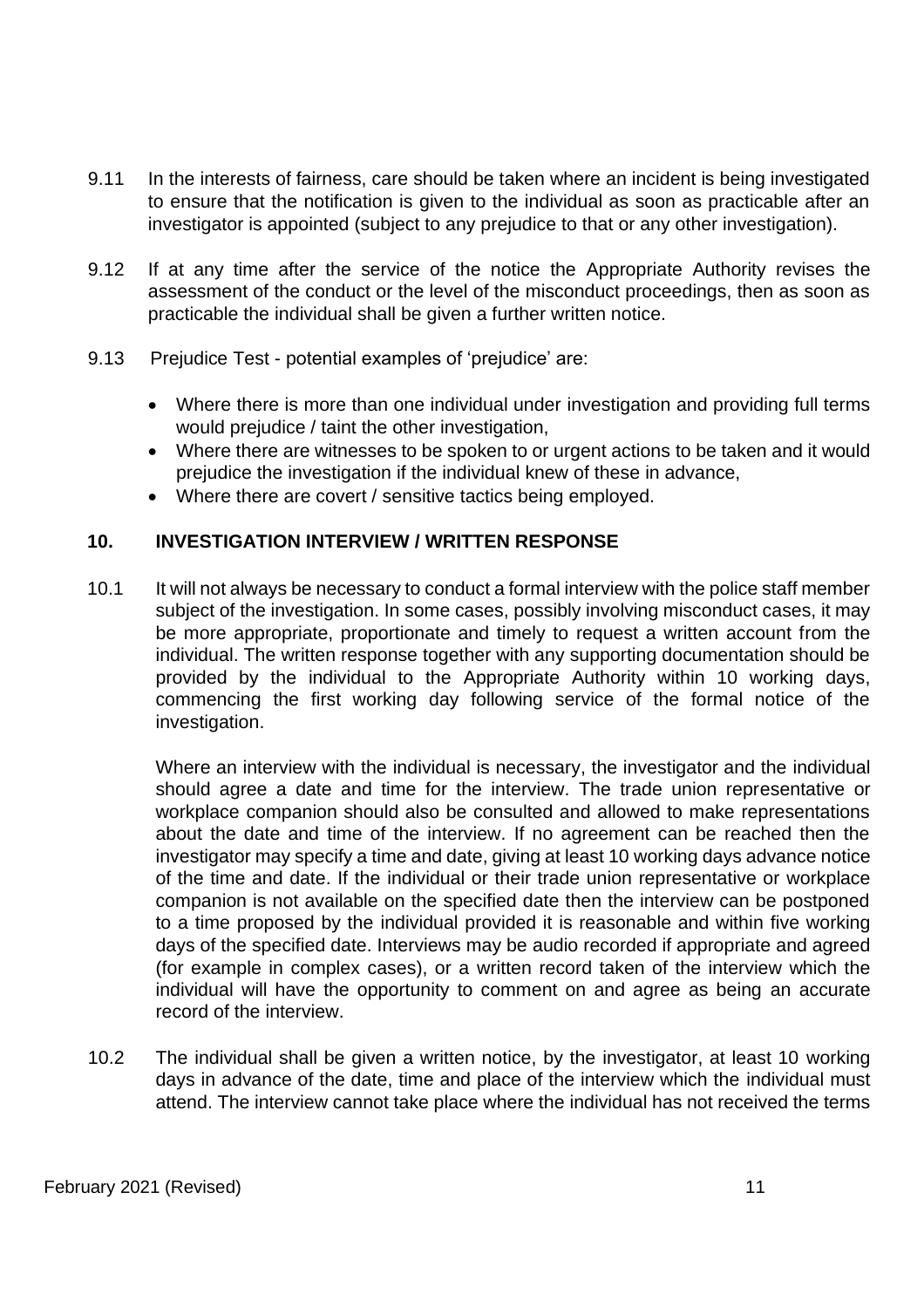of reference for their investigation, or the written notice which states that no terms will be given. The individual shall also be advised of the right to be accompanied by a trade union representative or workplace companion and if so accompanied it shall be pointed out that this person may not answer any questions asked of the individual during the interview.

- 10.3 The investigator will, at least 10 working days in advance of the interview, provide the individual with such information as the investigator considers appropriate in the circumstances of the case to enable the individual to prepare for the interview. This should normally be full disclosure.
- 10.4 Documentary evidence shall be subject to the harm test and will not be supplied to the individual if the investigator considers that preventing disclosure is necessary:
	- To prevent the premature or inappropriate disclosure of information that is relevant to or may be used in any criminal proceedings
	- In the interests of national security
	- For the prevention or detection of crime or the apprehension or prosecution of offenders
	- For the prevention or detection of misconduct by other police officers or police staff or their apprehension for such matters
	- Necessary and proportionate for the protection of the welfare and safety of any informant or witness, or
	- Otherwise in the public interest.

It is, however, best practice in these investigations to have an approach to disclosure of evidence that, subject to the harm test or prejudice test, is full and open, providing the individual the opportunity to consider the evidence and provide a full and meaningful response at interview.

- 10.5 The investigator will notify the individual of the progress of the investigation at least every four weeks commencing from the date of service of the notice of investigation.
- 10.6 Where an investigation is not completed within a 12 month period beginning on the day the allegation first came to the attention of the appropriate authority; the appropriate authority must provide the following information in writing to the local policing body. This should describe the progress of the investigation, the planned steps to progress the investigation and bring it to a conclusion and an estimate of when the investigation will be concluded.

A further report should be submitted after each subsequent period of six months.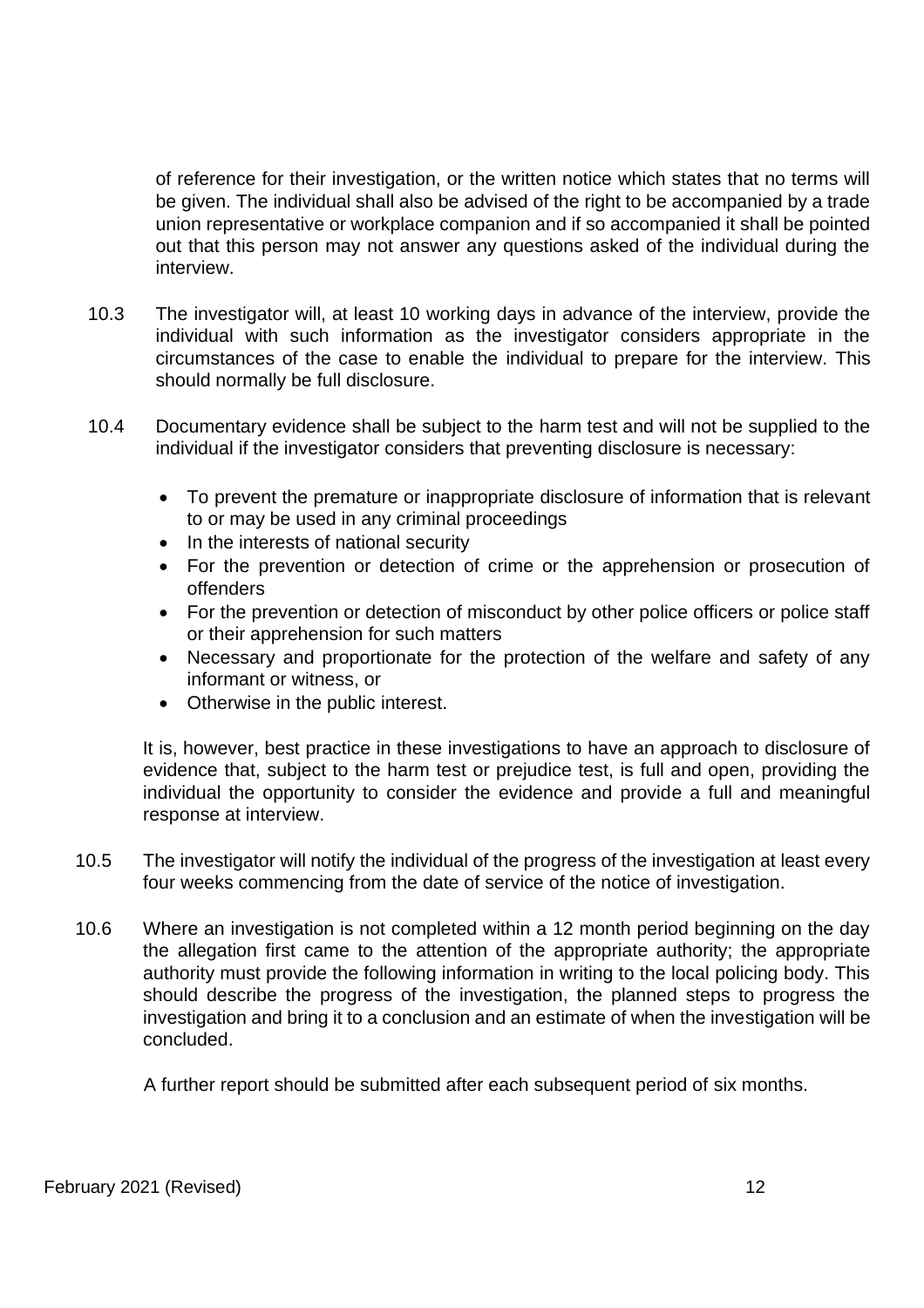This requirement does not apply in a case where it appears to the appropriate authority that to do so might prejudice the investigation or any other investigation (including a criminal investigation).

Subject to the harm test, a copy of the information provided to the local policing body must be sent to the individual.

# **11. INVESTIGATION REPORT**

- 11.1 The misconduct investigation shall only be deemed as completed when the Appropriate Authority is satisfied that all the issues have been fully addressed and the investigator's report conforms to the required standard. To achieve this standard the report should:
	- Provide an accurate and objective summary of the evidence
	- Attach or refer to any relevant documents, and
	- Indicate the investigator's opinion as to whether there is a case to answer in respect of misconduct or gross misconduct or whether there is no case to answer.

Where the investigator's opinion is that there is no case to answer, the investigator should indicate their opinion as to whether the matter should be referred to be dealt with under the performance procedures or the Reflective Practice Review Process.

- 11.2 When the Appropriate Authority is satisfied that the investigation is complete it will determine whether the individual has a case to answer. Where it is determined that there is no case to answer under misconduct or gross misconduct, the Appropriate Authority may:
	- Take no further action
	- Refer the matter to be dealt with under the Reflective Practice Review Process, or,
	- Refer the matter to be dealt with under the force performance management procedures.
- 11.3 Where it is determined that there is a case to answer in respect of misconduct then the matter will be referred to a misconduct meeting. Where it is determined that there is a case to answer in respect of gross misconduct then the case shall be referred to a misconduct hearing.
- 11.4 Upon receiving the investigator's report, the Appropriate Authority shall as soon as reasonably practicable inform the individual of its determination. Where no determination has been made within 15 working days of the completion of the investigation then the Appropriate Authority will notify the individual together with reasons why a determination has not been made.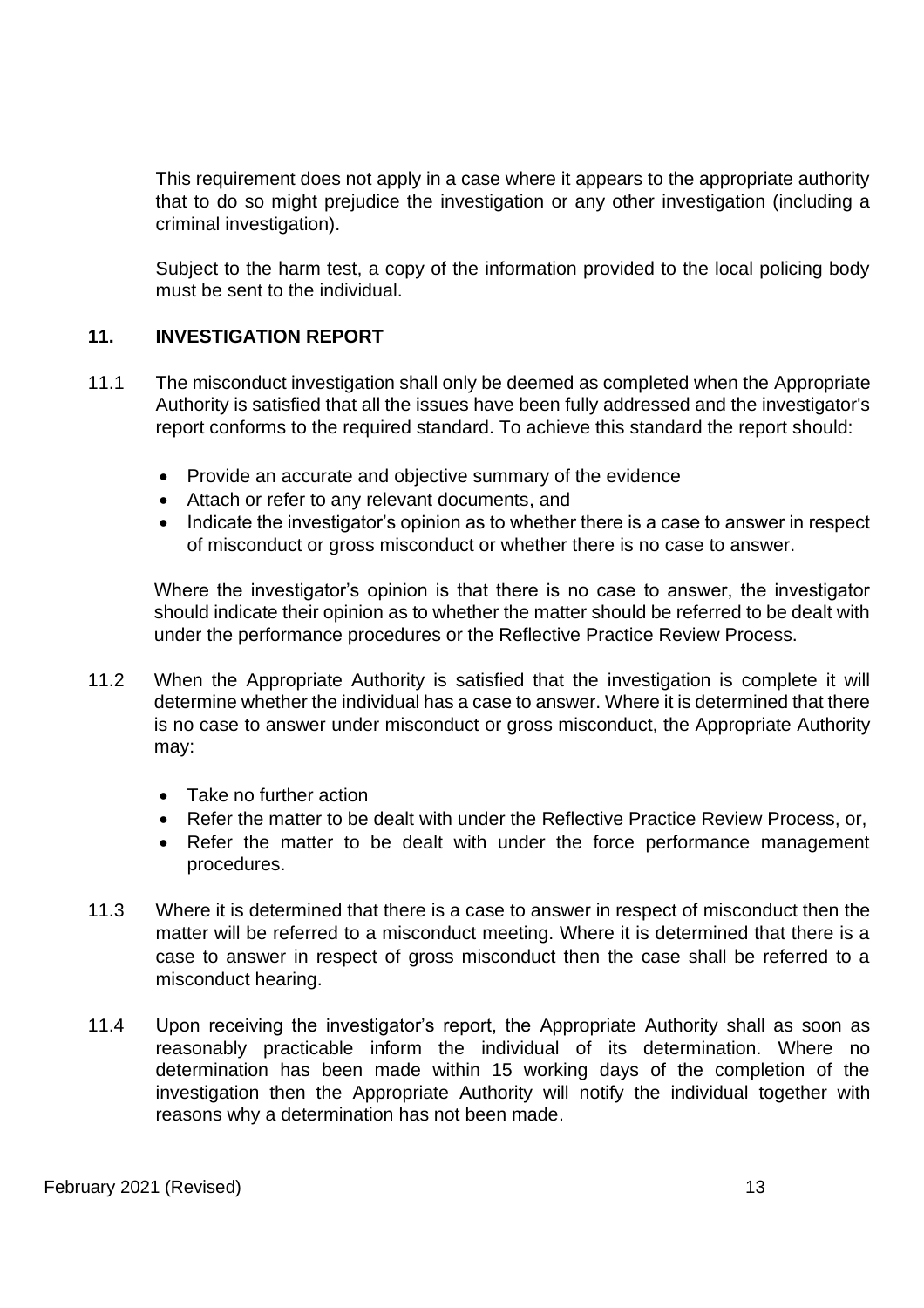- 11.5 Upon making a determination that the matter is to be referred to misconduct proceedings the Appropriate Authority shall as soon as reasonably practicable ensure the individual receives a written notice with the following information:
	- Notification of the referral to a misconduct meeting or hearing
	- Details of the alleged conduct and how it amounts to misconduct or gross misconduct
	- The name of the person(s) appointed to conduct the misconduct meeting or hearing and the adviser to it (if applicable)
	- A copy of any statement the individual may have made to the investigator
	- Subject to the harm test a copy of the investigation report or parts thereof (together with any documents attached to or referred to in that report as related to the individual)
	- Any other relevant document gathered during the course of the investigation
	- Advised of the right to be represented by a trade union representative or workplace companion.

# **12. TYPES OF MISCONDUCT PROCEEDINGS**

12.1 There are two types of misconduct proceedings:

A *Misconduct Meeting* for cases where there is a case to answer in respect of misconduct and where the maximum outcome would be a final written warning.

A *Misconduct Hearing* for cases where there is a case to answer in respect of gross misconduct or where the individual has a live final written warning and there is a case to answer in respect of a further act of misconduct. The maximum outcome at this hearing would be dismissal from the police force without notice.

12.2 It is important that misconduct hearings are only used for those matters where the individual has a live final written warning and has potentially committed a further act of misconduct that warrants misconduct proceedings or the misconduct alleged is so serious that it is genuinely considered that if proven or admitted dismissal from the police force would be justified.

## **13. MISCONDUCT MEETING / HEARING**

- 13.1 A misconduct meeting will be conducted by:
	- A senior manager (if this is a police officer it must be a substantive Chief Inspector or above) with an understanding of police staff employment matters who has had no previous involvement in the case.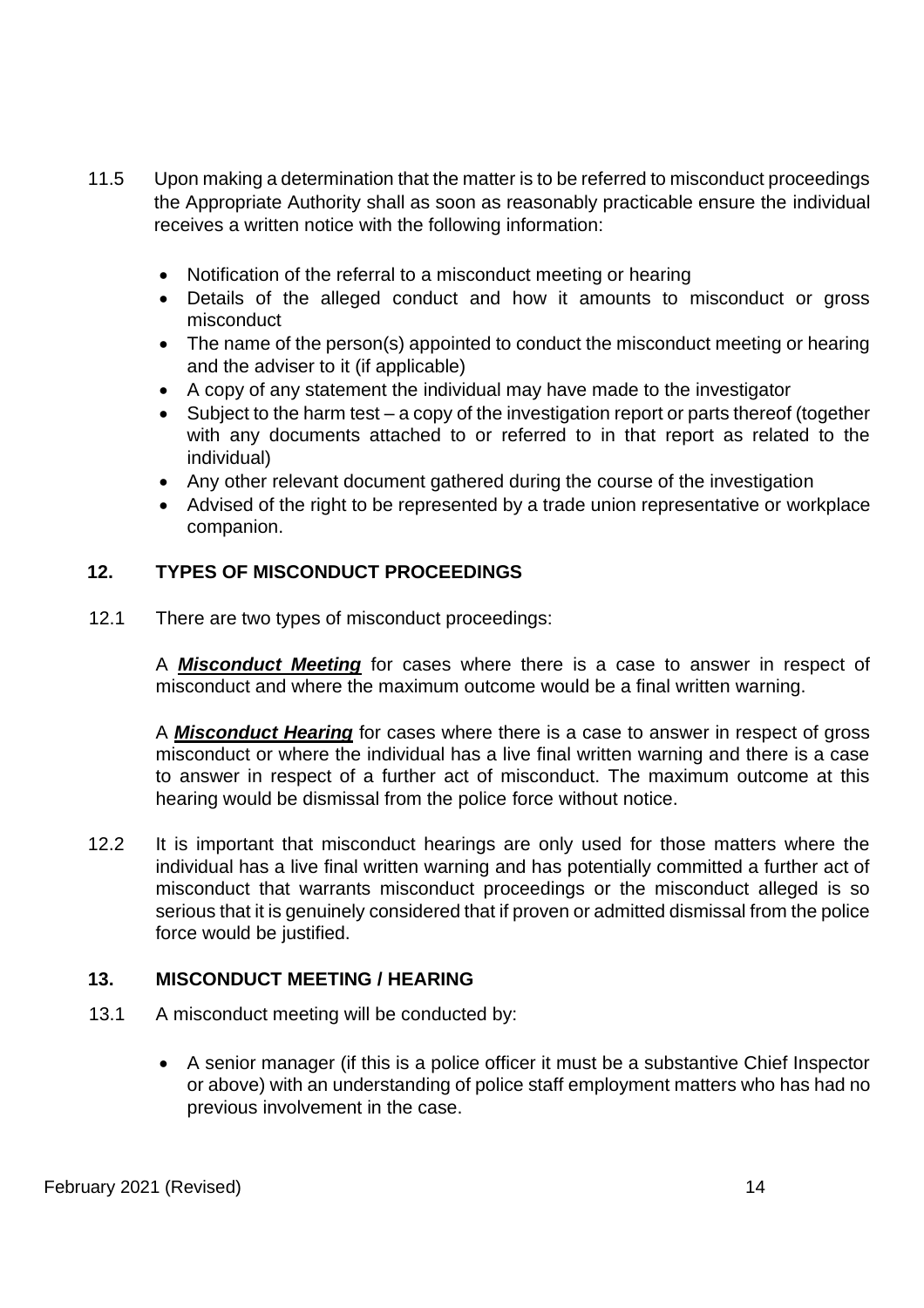- 13.2 A HR advisor, who has not had previous involvement in the case, may attend to advise on procedural matters only.
- 13.3 A misconduct hearing should be conducted by up to, but not exceeding, three people who have not had any previous involvement in the case:

Where one person is conducting the hearing:

- They should be a senior Human Resources professional. A senior HR professional means a human resources professional who in the opinion of the Appropriate Authority has sufficient seniority, skills and experience to conduct the misconduct hearing
- A HR advisor should attend to provide procedural support only.

Where more than one person is conducting the hearing:

- The chair should be either a senior officer (ACC or above) or a senior Human Resources Professional
- The other members of the panel should consist of either a police officer of Superintendent rank or above, a senior HR professional or senior police staff managers
- There should be at least one senior HR Professional on the panel
- A HR advisor may attend to provide procedural support only.
- 13.4 Following service of the notice of referral to a meeting / hearing the individual may object to the person(s) appointed to conduct the meeting / hearing or any person named who will advise at the meeting / hearing. Any objection must be provided in writing and submitted to the Appropriate Authority within three working days commencing the first working day following service of the referral notice, setting out the grounds for objection. The Appropriate Authority will notify the individual whether it upholds or rejects the objections. If the objections are upheld the person(s) to whom the individual objects will be replaced and the individual will be advised of the replacement person(s).

The individual may object to the replacement person(s) appointed to conduct the meeting / hearing or any person named who will advise at the meeting / hearing. Any objection must be provided in writing and submitted to the Appropriate Authority within three working days commencing the first working day following service of the referral notice, setting out the grounds for objection. If the objections are upheld the replacement person(s) to whom the individual objects will be replaced. The individual will be advised of the intended replacement.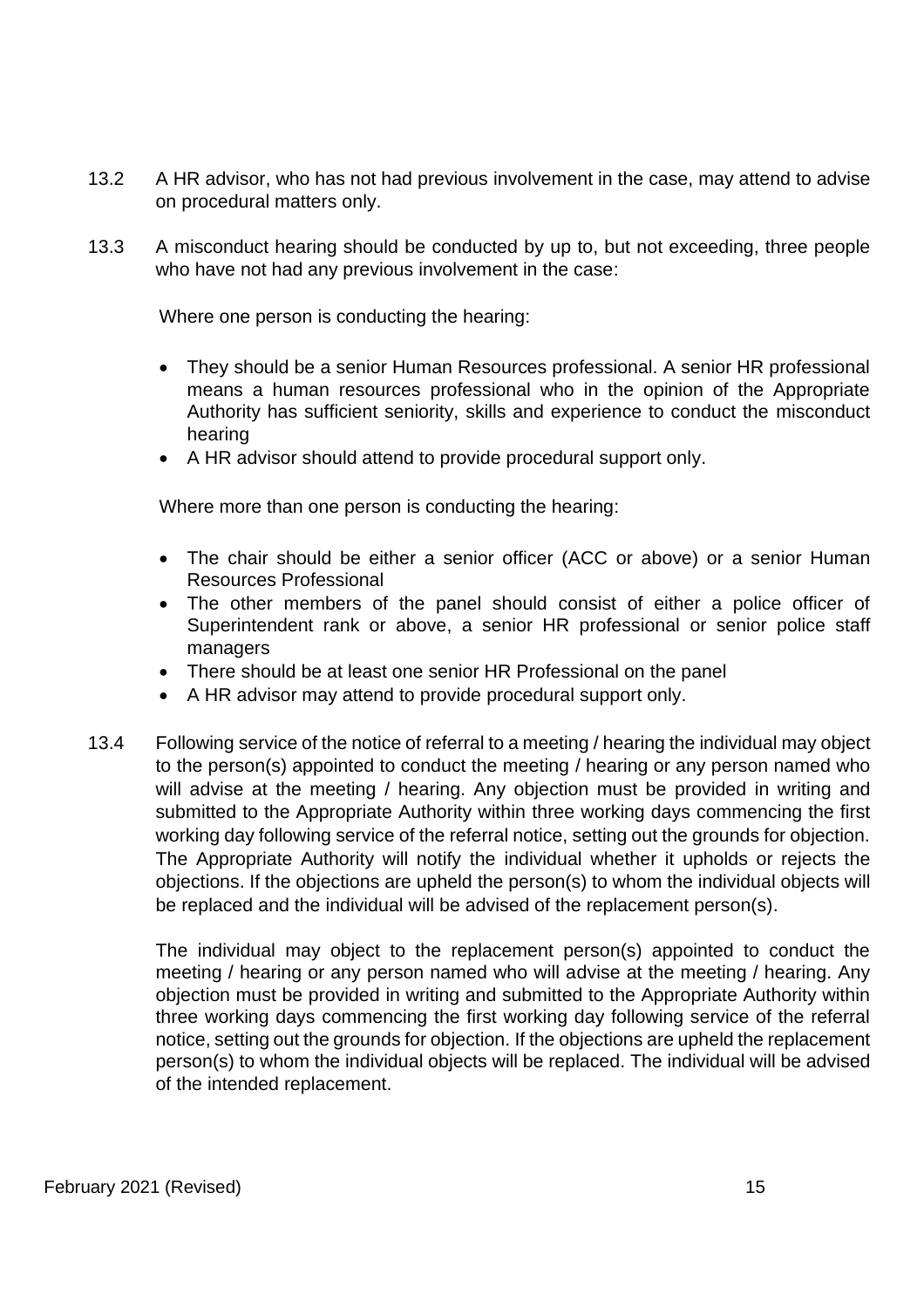- 13.5 Within 15 working days commencing the first working day following service of the referral to a meeting / hearing, the individual may provide the following:
	- Written notice of whether or not they accept that their conduct amounts to misconduct or gross misconduct as the case may be

Where the individual accepts that their conduct amounts to misconduct or gross misconduct as the case may be, any written submission they wish to make in mitigation

Where the individual does not accept that their conduct amounts to misconduct or gross misconduct as the case may be, or they dispute part of the case against them, written notice of:

- the allegation they dispute and their account of the relevant events; and
- any arguments on points of law which they wish to be considered.
- A copy of any document to be relied upon during the misconduct proceedings.
- 13.6 Forces should develop, in consultation with their recognised trade unions, a set process that will be followed in misconduct meetings and misconduct hearings. Generally speaking a meeting / hearing will be conducted with witnesses. Where there are proposed witnesses the individual and the investigator will submit details of proposed witnesses to the Appropriate Authority who will supply the list to the person(s) conducting the meeting / hearing. The list will include brief details of the evidence the witnesses are able to provide and their name and address, where appropriate.
- 13.7 Where a relevant witness is required to attend, and if that person is a police officer they will be ordered to attend, all other relevant witnesses required to attend will be given written notice that their attendance at the meeting / hearing is necessary.
- 13.8 A misconduct meeting will take place no later than 20 working days commencing with the first working day following response to the service of the notice of referral to the misconduct meeting as per paragraph 13.5.
- 13.9 A misconduct hearing will take place no later than 30 working days commencing with the first working day following response to the service of the notice of referral to the misconduct hearing. This period may be extended by the person(s) conducting the meeting / hearing if they consider it necessary in the interests of justice as per paragraph 13.5.
- 13.10 If reasonably practicable the date and time of the meeting / hearing should be agreed with the individual. At least 10 working days notice must be given of any meeting / hearing. If no agreement can be reached then the person(s) conducting the meeting /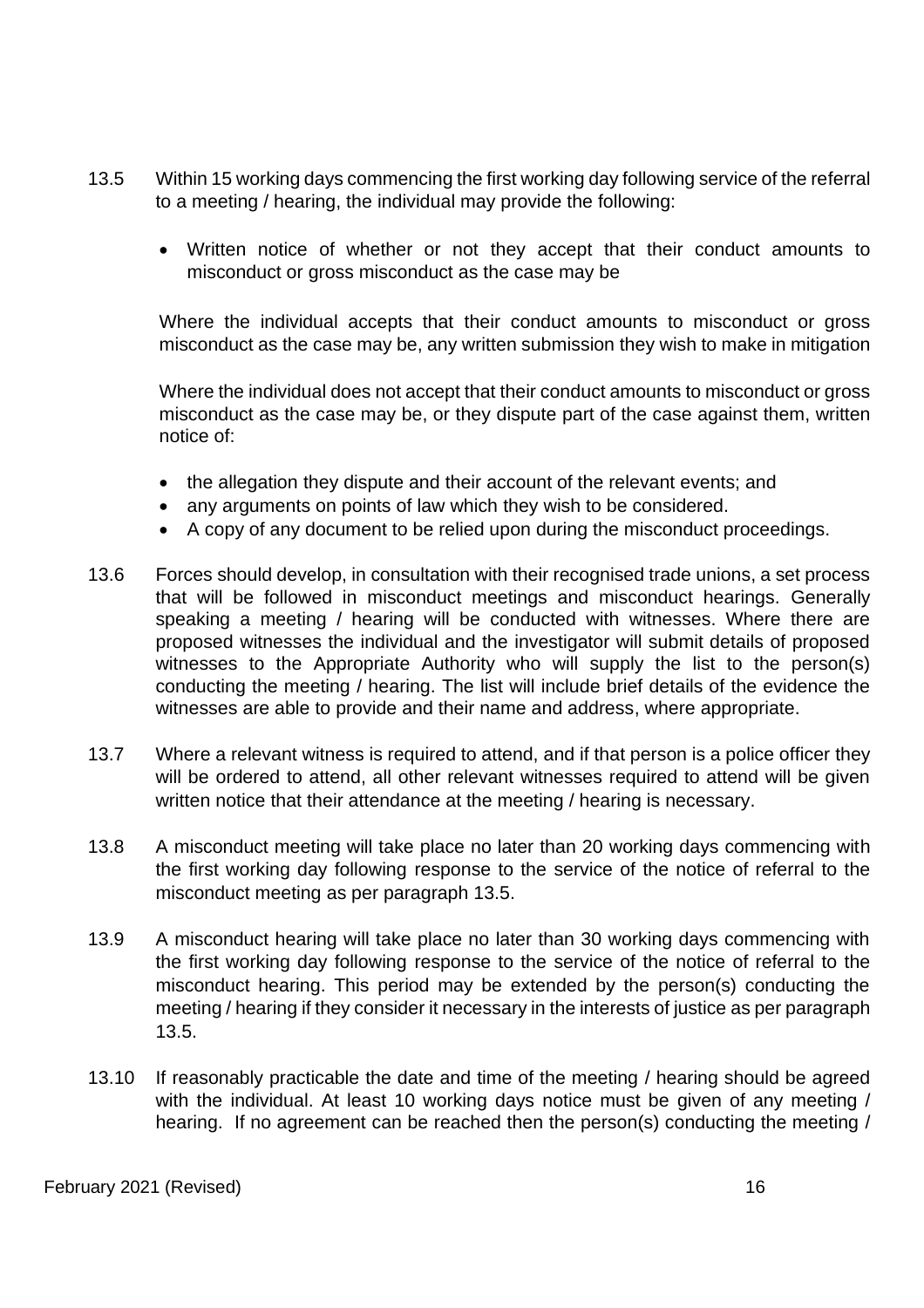hearing will set a date and time. Once the date and time has been agreed or set by the person(s) conducting the meeting / hearing the Appropriate Authority shall provide the individual with a written notice giving details of the date and time of the meeting / hearing at least 10 working days in advance of any such meeting / hearing.

- 13.11 If the individual or their trade union representative or workplace companion is unable to attend the meeting / hearing then the individual can propose an alternative date and time which must be reasonable and within five working days of the previously specified date. In such circumstances and if reasonable, the meeting / hearing should be held on the proposed alternative date and the Appropriate Authority will provide an amended notice to the individual.
- 13.12 The individual and the person(s) conducting the meeting / hearing will be supplied with the same documents at least 10 working days in advance of the meeting / hearing. Prior to the meeting / hearing, the person(s) conducting the proceedings must fully appraise themselves of all the evidential and procedural issues set out in the documentation. The documents supplied by the Appropriate Authority are:
	- Written notice of the referral
	- The conduct that is the subject of the case and how that conduct is alleged to amount to misconduct or gross misconduct as the case may be
	- A copy of any statement they may have made to the investigator during the course of the investigation and
	- Subject to the harm test, a copy of the investigator's report or such parts of that report as relate to them (together with any document attached to or referred to in that report as relates to them) and any other relevant document gathered during the course of the investigation
	- Documents provided by the individual in response to the notice of referral to a meeting / hearing
	- Where the individual does not accept that their conduct amounts to misconduct or gross misconduct or where they dispute any part of the case, any other documents that in the opinion of the appropriate authority should be considered at the misconduct proceedings.
- 13.13 If the individual is a trade union representative then subject to the consent of the individual, the person(s) conducting the meeting / hearing should discuss the case with a senior trade union representative or a full time official of the trade union concerned in order to avoid the perception that the proceedings are an attack on the union.
- 13.14 Once the date and time of the meeting / hearing has been agreed or specified, the individual shall attend the meeting / hearing. If the individual is unable to attend and the person(s) conducting the meeting / hearing considers the grounds to be reasonable, the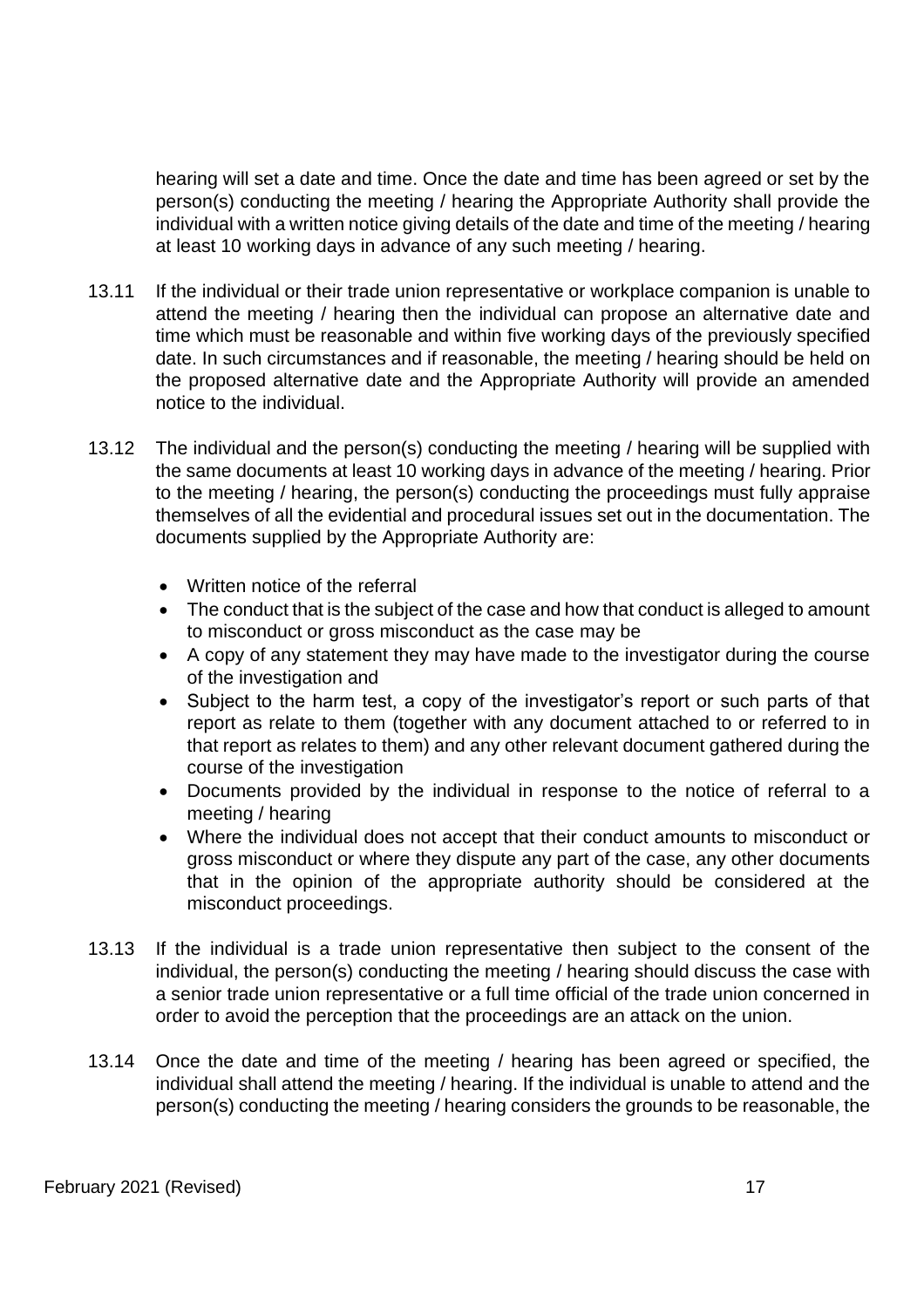individual may be allowed to participate in the meeting / hearing by other means (for example by a conference telephone call) or the meeting / hearing may be postponed.

- 13.15 If the individual fails to attend the meeting / hearing they may still be represented by a trade union representative or workplace companion. Where the individual fails to attend the meeting / hearing without good cause then the case may still proceed and be concluded in their absence. When making a determination to proceed without the presence of the individual the person(s) conducting the meeting / hearing shall take into consideration the nature of the allegation, the individual's misconduct record and any medical opinion on whether the person is fit to attend the meeting / hearing.
- 13.16 Where an individual raises a grievance during the misconduct proceedings the proceedings may (if appropriate) be temporarily suspended in order to deal with the grievance. Where the grievance and misconduct proceedings are related, it may be appropriate to deal with both issues concurrently. The misconduct procedures should be capable of dealing with issues relating to those proceedings. For example, if the grievance related to the person(s) appointed to hear the matter at a meeting / hearing then the provision will exist to object to that person and therefore the reason for the grievance will have been resolved.
- 13.17 A record will be made of the meeting / hearing and this may include by means of audio digital recording.

## **14. OUTCOME OF MEETINGS/HEARINGS**

- 14.1 If the person(s) conducting the meeting / hearing finds that the individual's conduct did fail to meet the PSC Standards of Professional Behaviour then the person(s) conducting the meeting / hearing will then determine the most appropriate outcome.
- 14.2 In considering the question of outcome the person(s) conducting the meeting / hearing will need to take into account any previous written warnings that were live at the time of the initial assessment of the conduct in question, any aggravating or mitigating factors and have regard to the individual's record of service, including any previous live misconduct outcomes.
- 14.3 The person(s) conducting the proceedings is also entitled to take account of any early admission of the conduct on behalf of the individual and attach whatever weight to this as they consider appropriate in the circumstances of the case.
- 14.4 In addition, the individual and their trade union representative or workplace companion should be given the opportunity to make representations on the question of the most appropriate outcome of the case.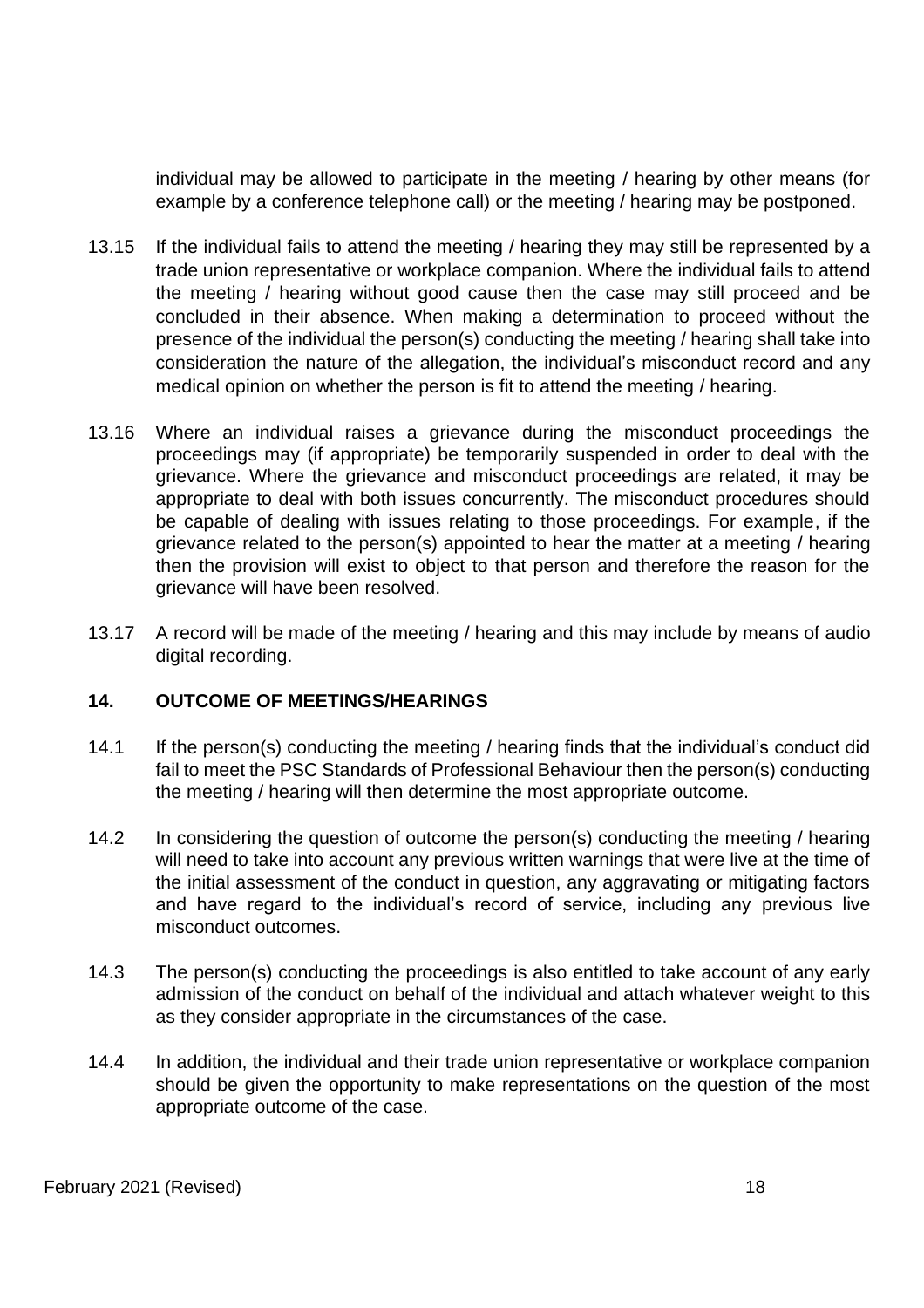- 14.5 The person(s) conducting the proceedings shall provide a written notice of the finding and outcome to the individual as soon as practicable after the conclusion of the meeting / hearing and in any case within three working days. The written notice shall set out the finding of the person(s) conducting the meeting / hearing, any disciplinary outcome imposed and the right to appeal against the finding and / or outcome.
- 14.6 A previous written warning is 'live' for the purposes of misconduct proceedings if it had not expired on the date upon which the report of the alleged misconduct or gross misconduct is assessed and not the date upon which the actual misconduct meeting or misconduct hearing is held.

## **15. OUTCOMES AVAILABLE AT MISCONDUCT MEETING**

- 15.1 Where the person(s) conducting the meeting finds that the conduct does not amount to misconduct, they may direct the matter to be referred to the Reflective Practice Review Process or take no further action. Where they find that conduct amounts to misconduct they may impose the following sanctions:
	- Written warning
	- Final written warning
- 15.2 Where on the date of the severity assessment the individual had a written warning in force, a written warning should not be given.
- 15.3 Written warnings shall remain live on the personal file of the individual for a period of up to 12 months from the date the warning is given. This means that following a written warning, any finding of misconduct in the next 12 months is likely to lead to a final written warning.
- 15.4 Final written warnings will remain live on file for a period of 1 year from the date the final written warning is given. This may be extended, by the person considering the question of disciplinary action, to a maximum period of 2 years in exceptional circumstances. Any future misconduct following a final written warning whilst that warning is 'live' may result in dismissal.

#### **16. OUTCOMES AVAILABLE AT MISCONDUCT HEARING**

- Not proven
- No further action
- Reflective Practice Review Process
- Written warning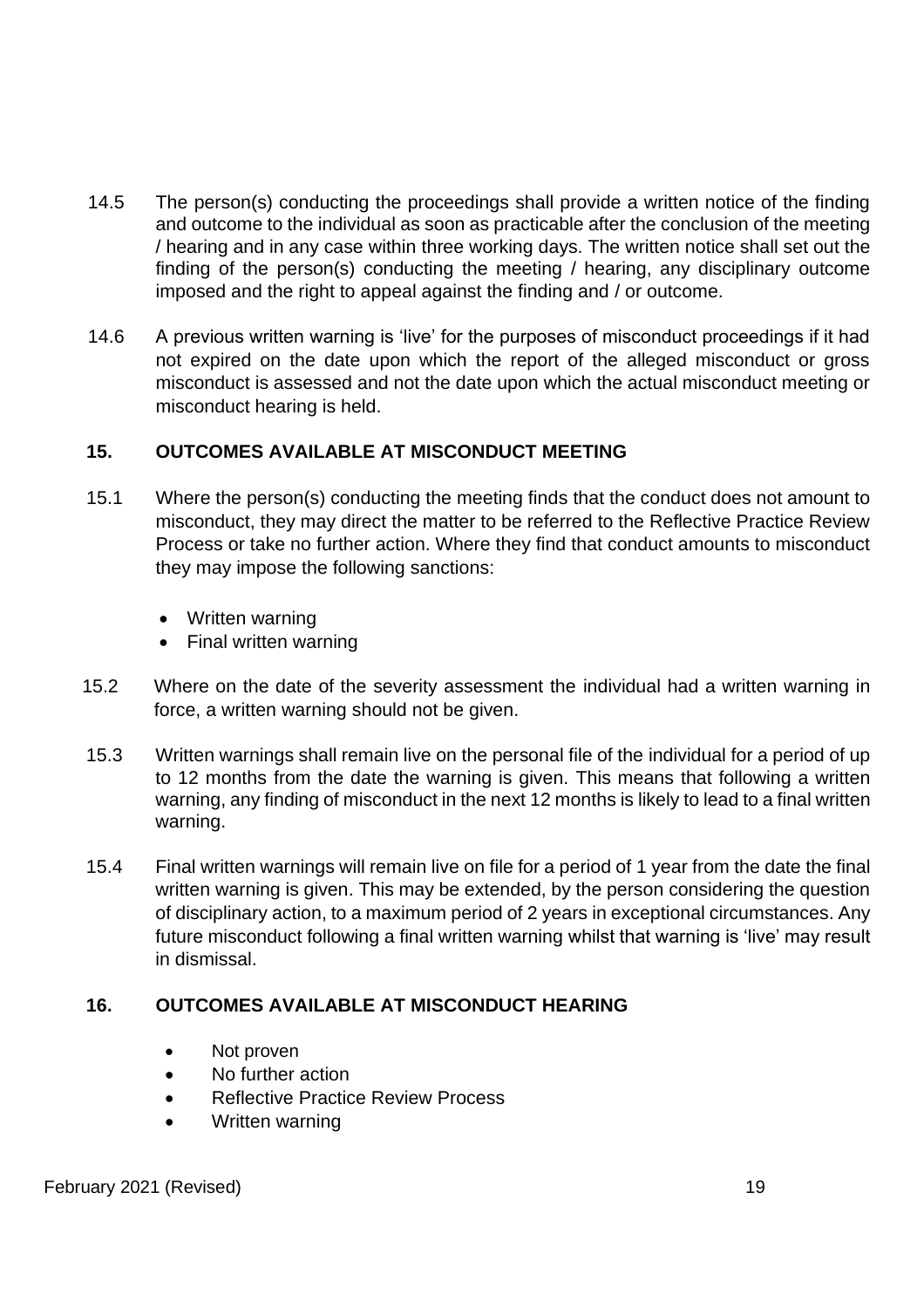- Final written warning
- Dismissal
- Summary Dismissal

Where the person(s) conducting the hearing finds that the conduct does not amount to misconduct or gross misconduct, they may direct the matter to be referred to the Reflective Practice Review Process or take no further action.

# **17. APPEALS AGAINST FINDINGS OF MISCONDUCT MEETING**

- 17.1 An appeal against the finding and / or the outcome from a misconduct meeting will be heard by a police officer or police staff manager who in the opinion of the Appropriate Authority is considered to be of a higher rank or grade than the person who conducted the misconduct meeting and who has had no previous involvement in the investigation of the case or in the misconduct meeting.
- 17.2 In addition, a HR advisor totally unconnected with the case may also be present to advise the person conducting the appeal on procedural matters only.
- 17.3 If the misconduct was admitted, the individual may only appeal against the outcome. If the misconduct was denied, the individual may appeal against both the finding and / or the outcome.
- 17.4 The individual must give written notice of appeal stating the grounds for appeal to the Appropriate Authority before the end of seven working days commencing the first working day following service of the notice of outcome (unless this period is extended by the Appropriate Authority in exceptional circumstances).
- 17.5 The grounds for appeal are as follows:
	- The finding and / or outcome imposed was unreasonable
	- There is evidence that could not reasonably have been considered at the misconduct meeting which could have materially affected the finding or decision on outcome
	- That there was a serious breach of procedures or other unfairness which could have materially affected the finding or decision on outcome.
- 17.6 Following receipt of the notice of appeal, the Appropriate Authority shall as soon as practicable give the individual written notice of the appeal meeting and the person appointed to hear the appeal and the person appointed to act as advisor (if applicable). The individual may object to the person appointed to conduct the appeal meeting or the person named to act as advisor. Any objection must be provided in writing and submitted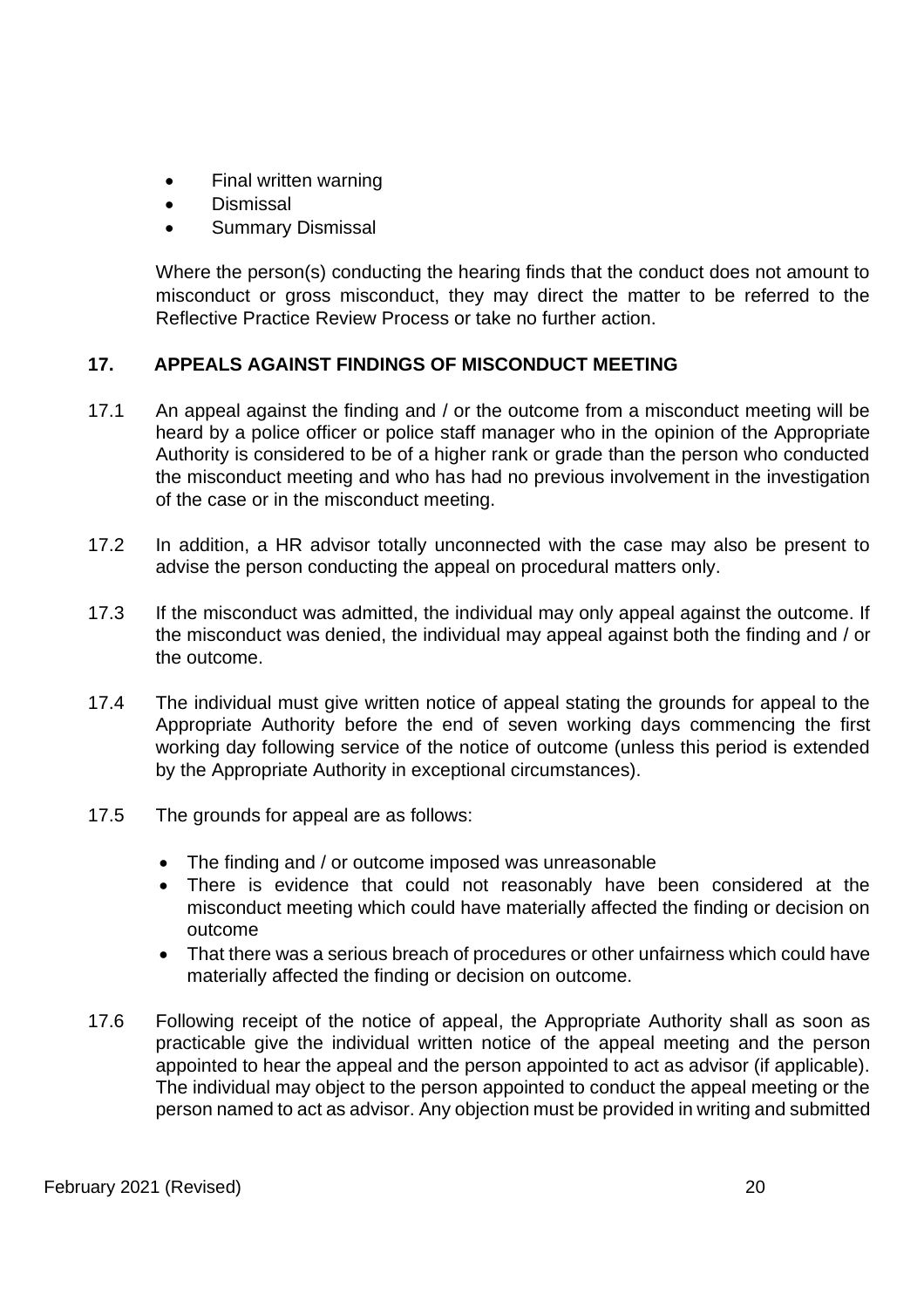to the Appropriate Authority within three working days commencing the first working day following service of the notice of appeal meeting. The Appropriate Authority will notify the individual whether they uphold or reject the objections. If the objections are upheld the person(s) to whom the individual objects will be replaced.

17.7 Where the person(s) appointed to conduct an appeal meeting is replaced, the individual may object to the person(s) appointed to conduct the appeal meeting or any person named who will advise at the appeal meeting. Any objection must be provided in writing and submitted to the Appropriate Authority within three working days commencing the first working day following service of the referral notice, setting out the grounds for objection. The Appropriate Authority will notify the individual whether it upholds or rejects the objections. If the objections are upheld the person(s) to whom the individual objects will be replaced. No further objections will be permitted.

The person determining the appeal will be provided with the following documents:

- The notice of appeal from the individual setting out the grounds of appeal
- The record of the original misconduct meeting
- The documents that were given to the person who held the original misconduct meeting
- Any evidence that the individual wishes to submit in support of their appeal that was not considered at the misconduct meeting
- 17.8 The person appointed to deal with the appeal will hold an appeal meeting within 10 working days of the receipt of the appeal by the individual. The individual has the right to be represented by a trade union representative or workplace companion at the appeal meeting. If the individual fails to attend the meeting without good cause then the person conducting the appeal may proceed in their absence.
- 17.9 If the individual and / or trade union representative or workplace companion is not available at the date or time specified by the persons conducting the appeal, the individual may propose an alternative time. Provided that the alternative time is reasonable and falls within a period of five working days beginning with the first working day after that proposed by the persons conducting the appeal, the appeal should be postponed to that time.
- 17.10 The person conducting the appeal may consider:
	- Whether the finding of the original misconduct meeting was unreasonable having regard to all the evidence considered or if the finding could now be in doubt due to evidence which has emerged since the meeting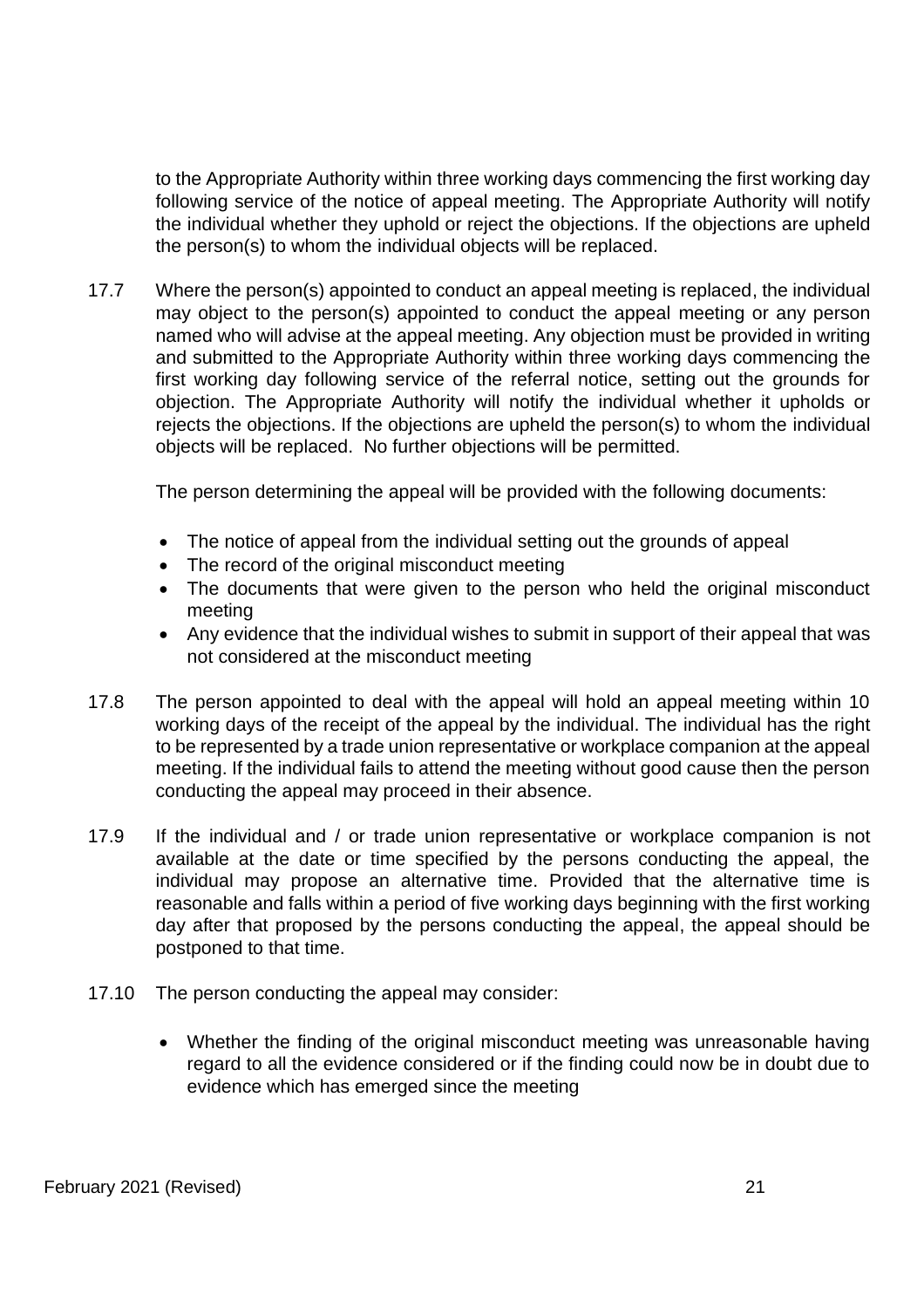- Any outcome imposed by the misconduct meeting which may be considered as too severe having regard to all the circumstances of the case
- Whether the finding or outcome could be unsafe due to procedural unfairness and prejudice to the individual (although the persons conducting the appeal must also take into account whether the unfairness or prejudice could have materially influenced the outcome).
- 17.11 The person determining the appeal may confirm or reverse the decision appealed against.
- 17.12 An appeal is not a repeat of the misconduct meeting. It is to examine a particular part(s) of the misconduct case which is under question and which may affect the finding or the outcome.
- 17.13 The individual shall be notified in writing by or on behalf of the person conducting the appeal meeting, giving details of the determination of the appeal within three working days of the conclusion of the appeal meeting.

## **18. APPEALS AGAINST FINDINGS OF MISCONDUCT HEARING**

- 18.1 The appeal process for an individual following a misconduct hearing is governed by the final outcome.
- 18.2 The appeal will be heard by the Head of Human Resources or a senior officer (ACC or above) and a HR professional. All must be of higher rank or grade than the persons who conducted the misconduct hearing and who have had no previous involvement in the investigation of the case or in the misconduct hearing which followed.
- 18.3 If the misconduct was admitted, the individual may only appeal against the misconduct hearing outcome. If the misconduct was denied, the individual may appeal against both the finding and / or the misconduct outcome.
- 18.4 The individual must give written notice of appeal stating the grounds for appeal to the Appropriate Authority within seven working days commencing the first working day following service of the notice of outcome (unless this period is extended by the Appropriate Authority in exceptional circumstances).
- 18.5 The grounds for appeal are as follows:
	- The finding and / or misconduct outcome was unreasonable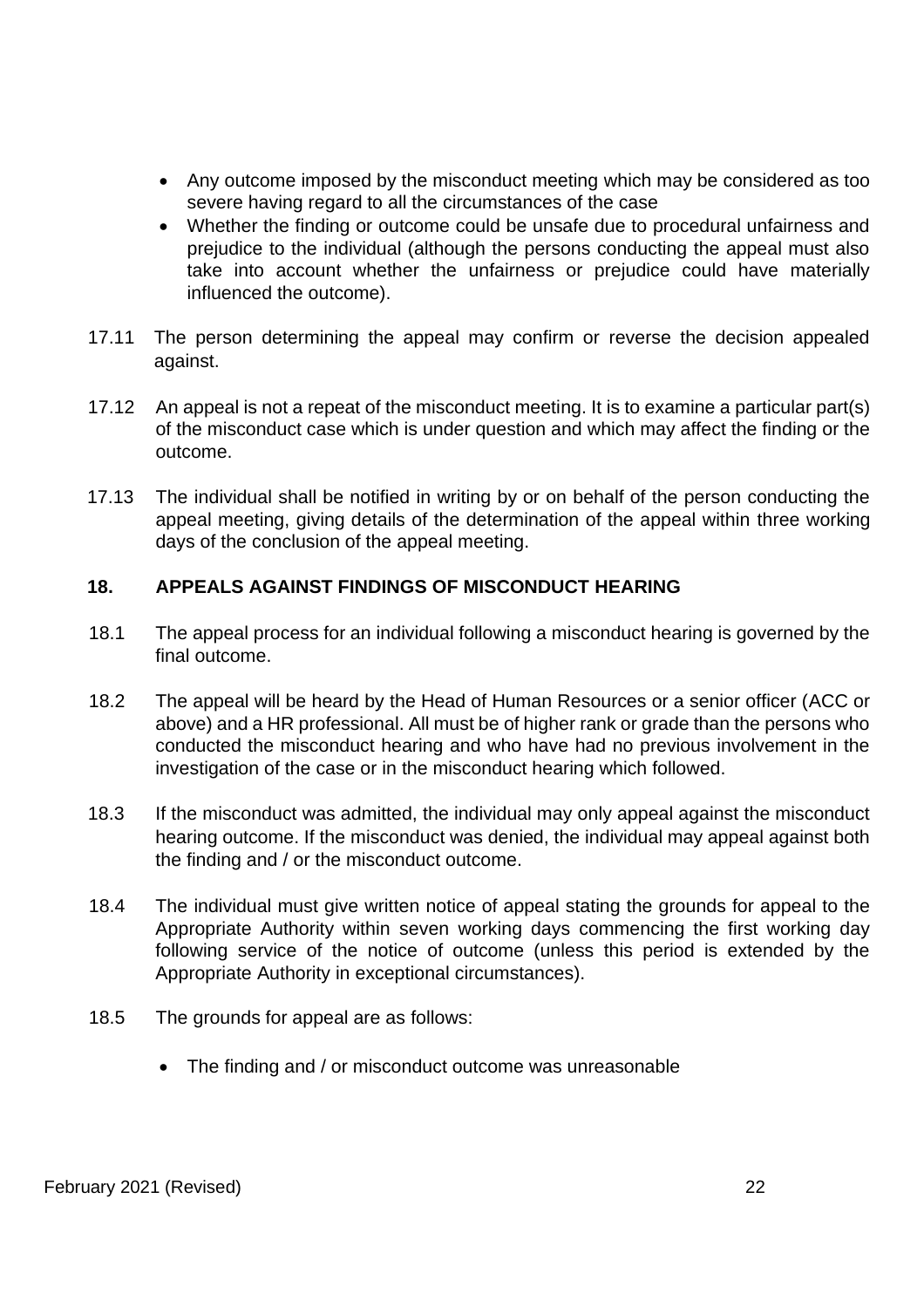- There is evidence that could not reasonably have been considered at the misconduct hearing which could have materially affected the finding or decision on misconduct action
- That there was a serious breach of procedures or other unfairness which could have materially affected the finding or decision on misconduct action.
- 18.6 Following receipt of the notice of appeal, the Appropriate Authority shall as soon as practicable give the individual written notice of the appeal meeting and the persons appointed to hear the appeal. The individual may object to any of the persons appointed to conduct the appeal meeting. Any objection must be provided in writing and submitted to the Appropriate Authority within three working days commencing the first working day following service of the notice of appeal meeting. The Appropriate Authority will notify the individual whether they uphold or reject the objections. If the objections are upheld the person(s) to whom the individual objects will be replaced and the individual will be advised of the replacement person(s).

The individual may object to the replacement person(s) appointed to conduct the meeting / hearing or any person named who will advise at the meeting / hearing. Any objection must be provided in writing and submitted to the Appropriate Authority within three working days commencing the first working day following receipt of the referral notice, setting out the grounds for objection. If the objections are upheld the replacement person(s) to whom the individual objects will be replaced.

No further objections to the appointed person(s) will be considered.

- 18.7 The persons appointed to deal with the appeal will hold an appeal meeting within 10 working days of the receipt of the appeal by the individual. The individual has the right to be represented by a trade union representative or workplace companion at an appeal meeting. Where the individual fails to attend the meeting without good cause, the persons conducting the appeal may proceed in their absence.
- 18.8 Following the determination to hold an appeal meeting, the persons appointed to conduct the appeal and the individual should seek to agree the date and time of the appeal meeting. If no date and time can be agreed then the persons appointed to hear the appeal shall specify a date and time. If the individual and / or the trade union representative or workplace companion is not available at the date or time specified by the persons conducting the appeal, the individual may propose an alternative time. Provided that the alternative time is reasonable and falls within a period of five working days beginning with the first working day after the previously specified date and time, the appeal must be postponed to that time.
- 18.9 The persons determining the appeal will be provided with the following documents: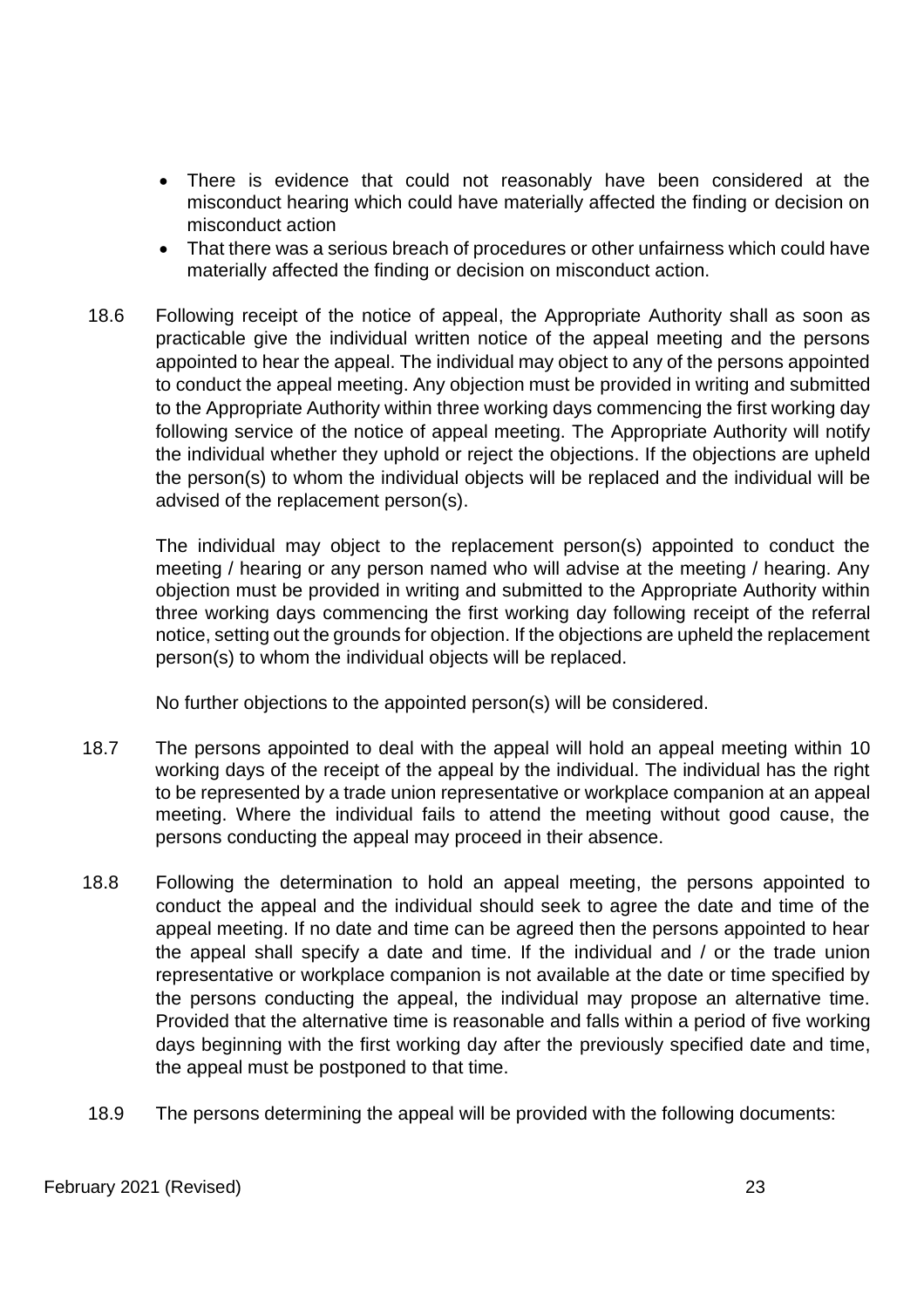- The notice of appeal from the individual setting out the grounds of appeal
- The record of the original misconduct hearing
- The documents that were given to the persons who held the original misconduct hearing
- Any evidence that the individual wishes to submit in support of their appeal that was not considered at the misconduct hearing.
- 18.10 The persons conducting the appeal may consider:
	- Whether the finding of the original misconduct hearing was unreasonable having regard to all the evidence considered, or if the finding could now be in doubt due to evidence which has emerged since the original hearing
	- Any outcome imposed by the misconduct hearing which may be considered as too severe having regard to all the circumstances of the case
	- Whether the finding or outcome could be unsafe due to procedural unfairness and prejudice to the individual (although the person conducting the appeal must also take into account whether the unfairness or prejudice could have materially influenced the outcome).
- 18.11 The persons determining the appeal may confirm or reverse the decision appealed against.
- 18.12 An appeal is not a repeat of the misconduct hearing. It is to examine a particular part(s) of the misconduct case which is under question and which may affect the finding or the outcome.

## **19. SUSPENSION**

- 19.1 An individual may be suspended from work. Suspension must be authorised by the Head of HR or a senior officer (ACC or above), although the decision may be communicated to the individual by an appropriate manager. Suspension will only take place after careful consideration of all the facts and shall be for the shortest possible period. The decision to suspend an individual is not a presumption of guilt and should not be seen as misconduct action against the individual.
- 19.2 Suspension will be with full pay and allowances.
- 19.3 Where practicable, a temporary move to a new location or an appropriate role within relevant and existing terms of employment must be considered first as an alternative to suspension.
- 19.4 The individual shall not be suspended from work unless the following conditions apply: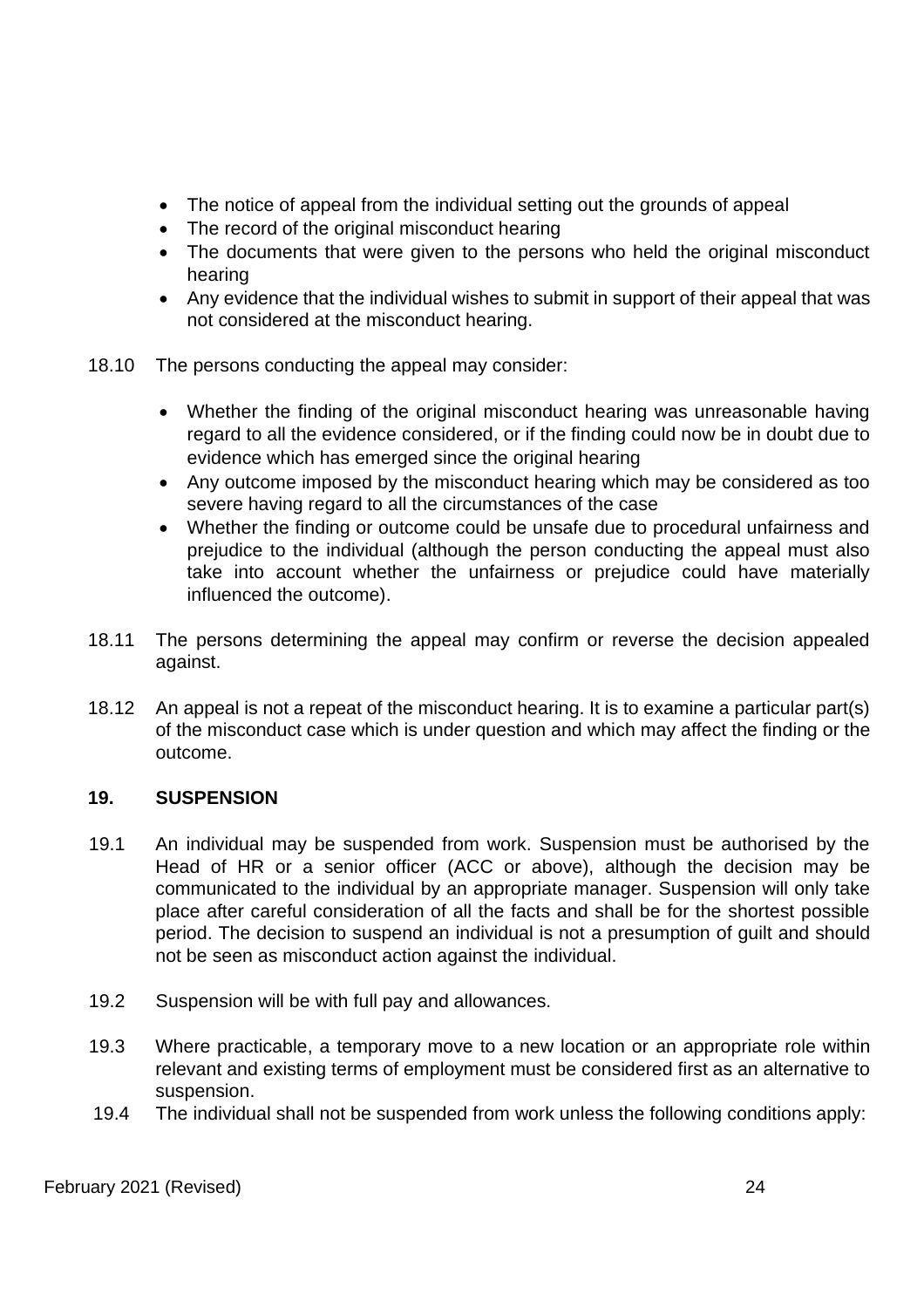- Temporary redeployment to alternative duties or an alternative location is not appropriate in all the circumstances of the case
- It would prejudice the effective investigation of the case if the individual was not suspended
- The public interest regarding the nature of the allegation and other relevant consideration requires that they should be suspended.
- 19.5 Reasonable grounds for considering that the effective investigation might be prejudiced will include concern that the gathering of evidence could be compromised or witnesses tainted.
- 19.6 Where it is considered necessary to suspend an individual, a meeting shall take place with the individual to inform them of the reason(s) why the suspension is taking place. The individual must be given the opportunity to have a trade union representative or workplace companion present at this meeting.
- 19.7 Notification of suspension from work may be given orally or in writing. If given orally it will be confirmed in writing within three working days setting out the conditions of the suspension and details of the appointed liaison officer who will be the main point of contact for the individual during suspension. The appointed liaison officer should have no involvement in the allegation against the individual or associated events. The written notice shall contain the following information:
	- That during the period of suspension they will receive their full pay entitlement including any allowances applicable at the time as defined in their conditions of service
	- That they must remain available for interview and must obtain permission before taking leave away from home
	- That suspension is not a presumption of guilt and should not be seen as misconduct action against them.
- 19.8 The individual, or their trade union representative or a workplace companion, may make representations against their suspension to the Appropriate Authority within seven working days of being suspended or at any time during the suspension if they believe that the relevant circumstances have changed.
- 19.9 The Appropriate Authority will review the decision to suspend the individual on a four weekly basis, or sooner where facts become known which would suggest that suspension is no longer appropriate, or at any time following receipt of formal representation from the individual. Following a review of the suspension conditions the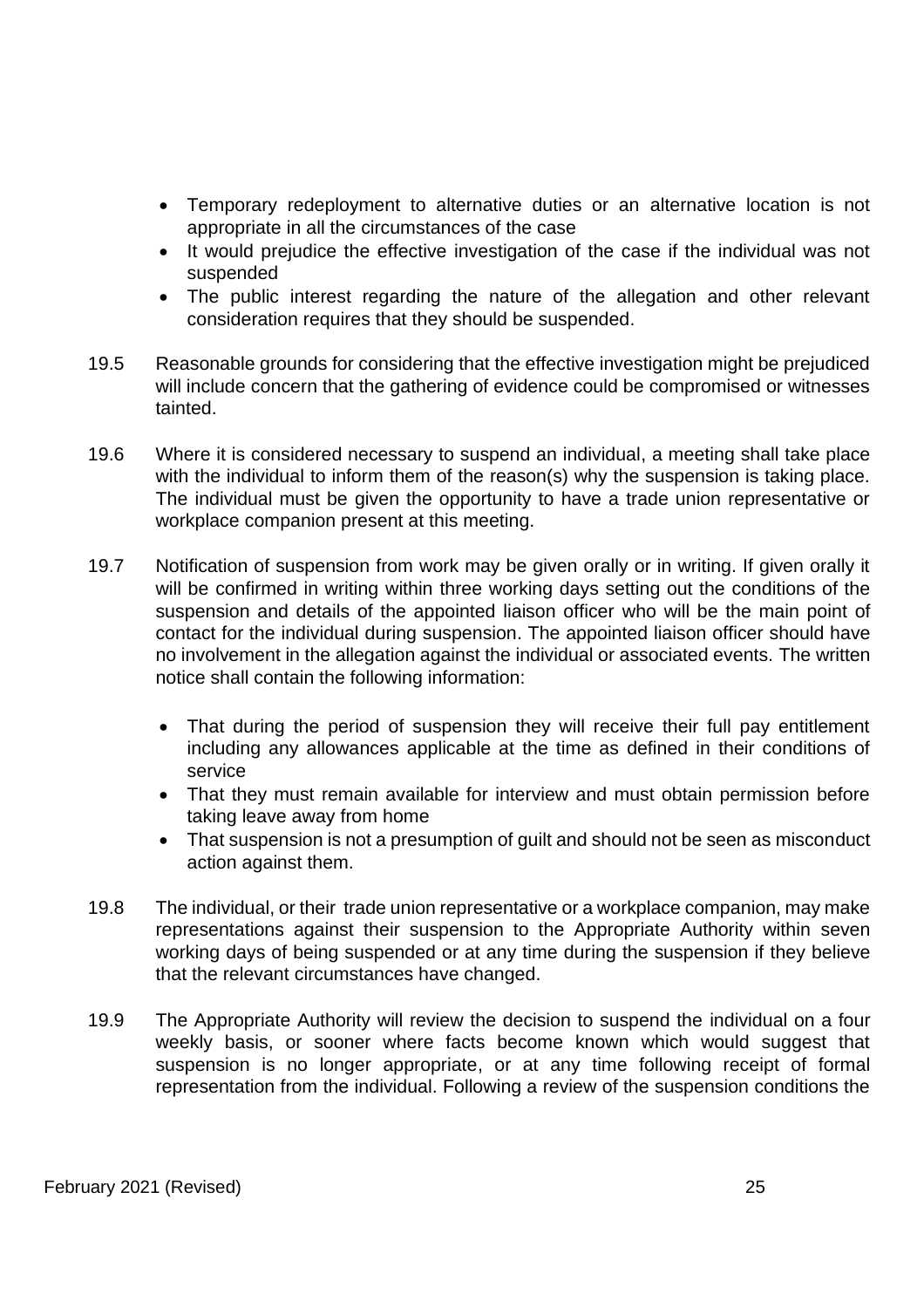individual shall, within three working days, be notified of the outcome. If the suspension conditions remain satisfied the individual shall be given a summary of the reasons.

- 19.10 An individual suspended from work shall still be allowed to take their annual leave entitlement in the normal way provided they seek permission from the Appropriate Authority. This can be delegated as appropriate.
- 19.11 The individual may be suspended from employment at any time and will stay suspended until:
	- It is decided that the conduct of the individual shall not be referred to a meeting / hearing
	- The reasons for suspension no longer apply and there are no other valid reasons for suspension
	- Such proceedings have been concluded.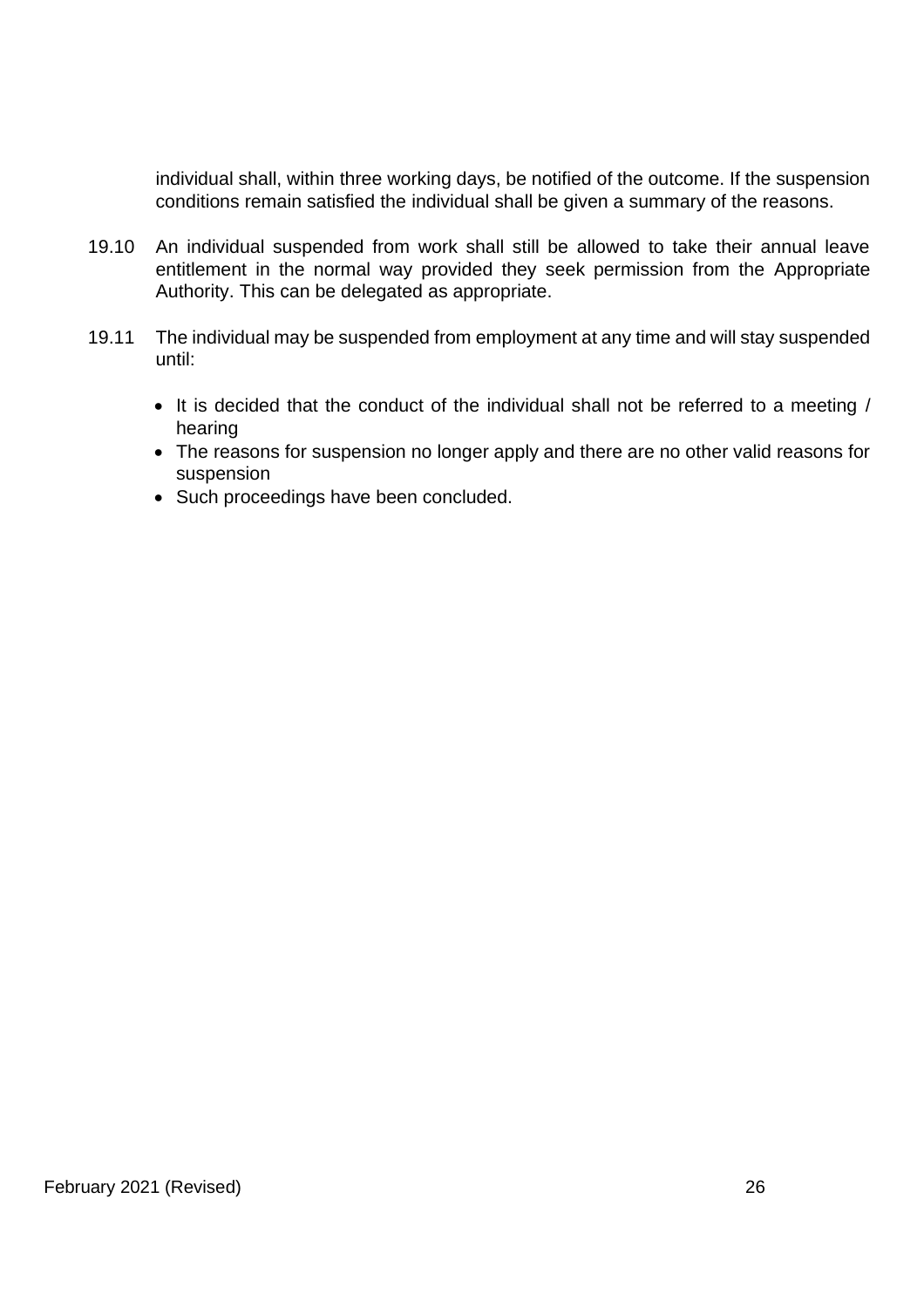#### **Annex A**

# **POLICE STAFF ONLY**

# **Notice of alleged breach of the Standards of Professional Behaviour**

Name: **Name:** Employee number:

Name of complainant (If appropriate):

Case reference number: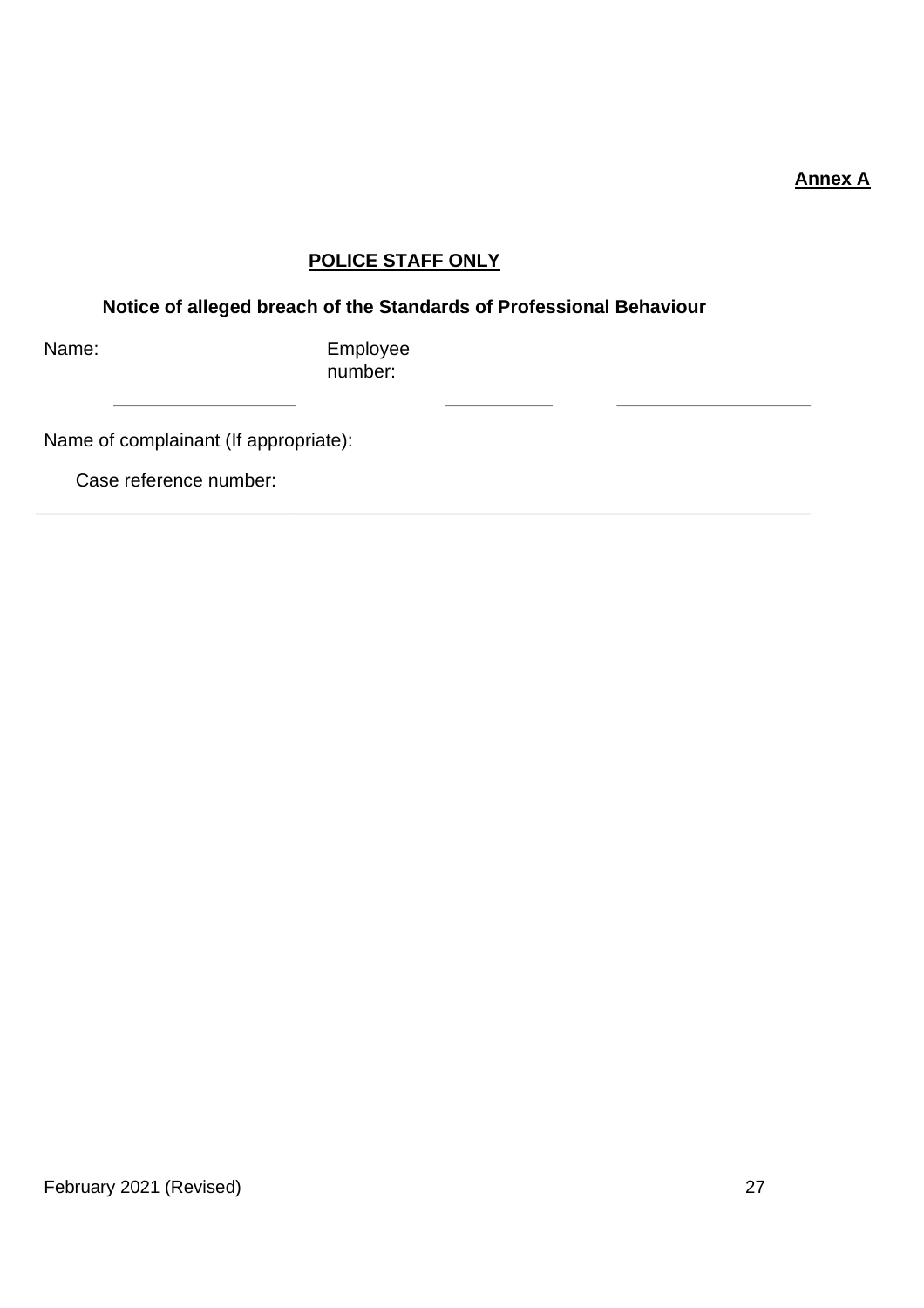| This is to notify you that an allegation has been made that your individual conduct may<br>have breached the Standards of Professional Behaviour and that there will be an<br>investigation into the circumstances. |                                           |  |  |
|---------------------------------------------------------------------------------------------------------------------------------------------------------------------------------------------------------------------|-------------------------------------------|--|--|
| The details of your conduct that it is alleged may have breached the Standards of<br>Professional Behaviour can be found below. (See notes overleaf).                                                               |                                           |  |  |
|                                                                                                                                                                                                                     |                                           |  |  |
|                                                                                                                                                                                                                     |                                           |  |  |
|                                                                                                                                                                                                                     |                                           |  |  |
|                                                                                                                                                                                                                     |                                           |  |  |
|                                                                                                                                                                                                                     |                                           |  |  |
|                                                                                                                                                                                                                     |                                           |  |  |
|                                                                                                                                                                                                                     |                                           |  |  |
| The allegation has been assessed based on the information available at this time<br>and if proven or admitted would amount to:                                                                                      |                                           |  |  |
| <b>Misconduct</b>                                                                                                                                                                                                   | <b>Gross Misconduct</b>                   |  |  |
| This may result in your attendance at a:                                                                                                                                                                            |                                           |  |  |
| <b>Misconduct Meeting</b>                                                                                                                                                                                           | <b>Misconduct Hearing</b>                 |  |  |
|                                                                                                                                                                                                                     | (continue on separate sheet as necessary) |  |  |
| Name of person investigating                                                                                                                                                                                        |                                           |  |  |
|                                                                                                                                                                                                                     |                                           |  |  |
| Contact details (Address / Tel / E-mail)                                                                                                                                                                            |                                           |  |  |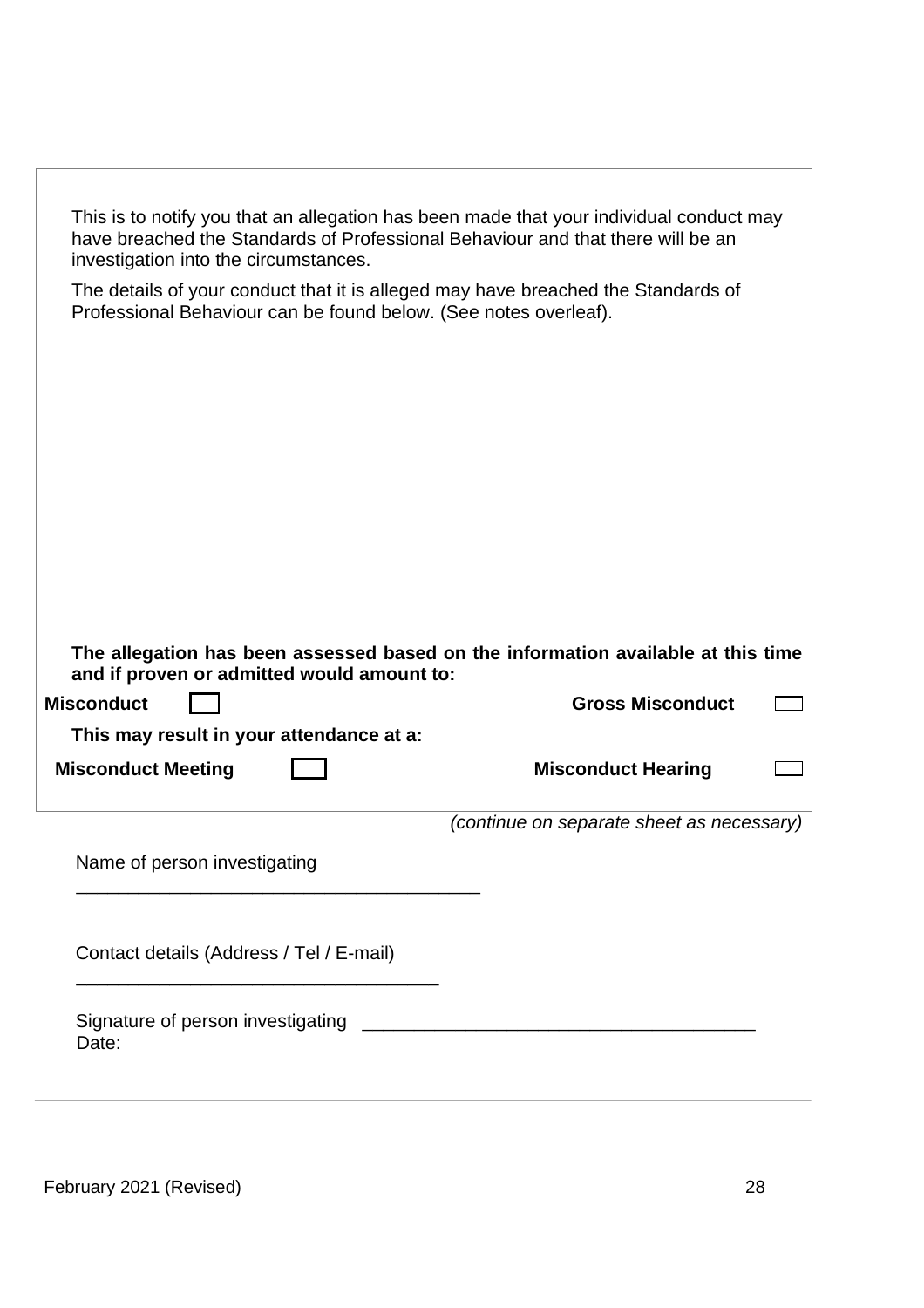I acknowledge that I have received a copy of this document and my attention has been drawn to the accompanying notes.

| Signature of individual concerned.<br><u> 1980 - Johann Stein, fransk politik (</u> | Date: |           |
|-------------------------------------------------------------------------------------|-------|-----------|
| Print name                                                                          |       |           |
| I authorise a copy of this notice be forwarded to my Trade Union. $\Box$ Yes $\Box$ |       | <b>No</b> |
| Signature of individual concerned.                                                  |       |           |

If the notice is not given to the individual by the person investigating please append the name and signature of the person giving the notice below: -

\_\_\_\_\_\_\_\_\_\_\_\_\_\_\_\_\_\_\_\_\_\_\_\_\_\_\_\_\_\_\_\_\_\_\_\_\_\_\_\_\_\_\_\_\_\_

Date:

Name: Signature:

## **EXPLANATORY NOTES**

- **1.** This notice has been issued to inform you at the earliest possible stage that an allegation has been made that you may have breached the Standards of Professional Behaviour and that there is to be an investigation into your individual conduct in accordance with the force misconduct procedures.
- **2.** The fact that you have been given this notice does not necessarily imply that misconduct proceedings will be taken against you but is given to safeguard your interests. It is given in order that you have the opportunity to secure any documentation or other material or make any notes that may assist you in responding to the allegation(s).
- **3.** You have the right to seek advice from your trade union or a workplace companion and be advised, represented and accompanied to any interview, meeting or hearing by a trade union representative or workplace companion who is not otherwise involved in the matter.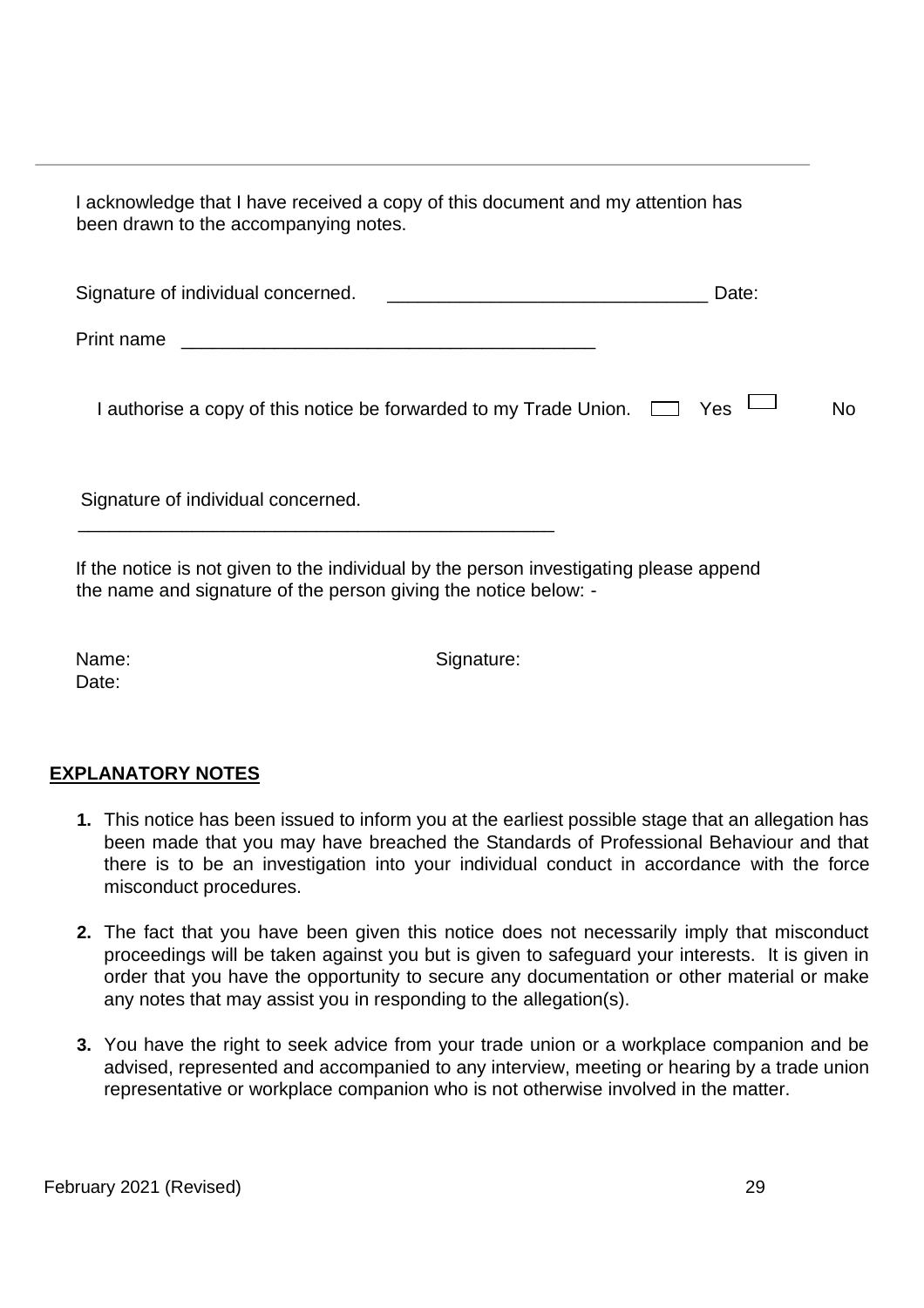- **4.** If following service of this notice the assessment of conduct or the determination of the likely form of any misconduct proceedings taken is revised then as soon as practicable you will be given a further written notice together with reasons for that change.
- **5.** Prior to being interviewed or asked to provide a written response you will be provided with sufficient information and time to prepare for the interview / prepare your response. The information provided should always include full details of the allegations made against you, including the relevant date(s) and place(s) of the alleged misconduct. You should normally be provided with all relevant evidence obtained.
- **6.** At the conclusion of the investigation, if it is decided that there is no case to answer then upon request you shall, subject to a harm test, be provided with a copy of the investigator's report or such parts of that report as relate to you.
- **7.** Where the case is referred to a misconduct meeting or hearing you will be given written notice of the referral, a copy of any statement made by you to the investigator, a copy, subject to a harm test, of the investigator's report or such parts of that report as relate to you and any other relevant document gathered in the course of the investigation.
- **8.** You should understand that any decision as to whether there is a case to answer that you may have breached the Standards of Professional Behaviour and whether the matter should be referred to a misconduct meeting or hearing will be based on an objective assessment of all the evidence provided during the course of the investigation. If the case is referred to a misconduct meeting or hearing, then any decision on findings of fact will be determined on the standard of proof required in civil cases, which is the balance of probabilities.
- **9.** Outcomes available in misconduct proceedings:

## **Misconduct – Misconduct Meeting**

- Not proven
- No further action
- Reflective Practice Review Process
- Written warning
- Final written warning